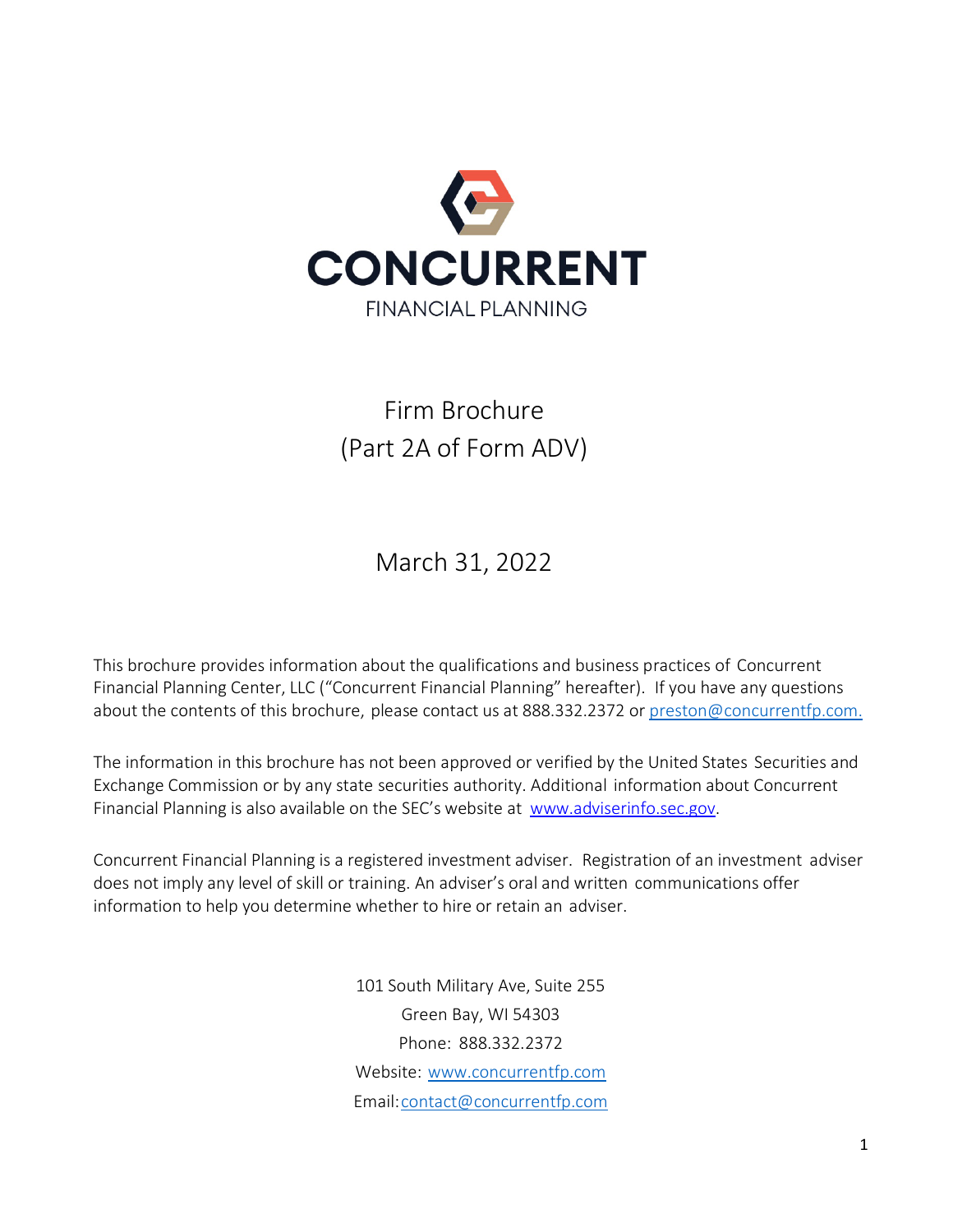#### <span id="page-1-0"></span>Item 2 Material Changes

This version of our Brochure dated March 31, 2022, is an annual amendment. The following are the material changes since our last update in December 31 of 2021:

#### Address changes:

#### Item 4:

The firm updated information to their service offering, including but not limited to, updates on Financial Planning Programs, Ongoing Services, and Investment Management services and processes. The firm added "one-to-one" Financial Coaching and a "one-to-many" group coaching seminar model.

#### Item 5:

The firm has added and updated fees and compensation information for Financial Planning Programs, Ongoing Services, Investment Management Services, and hourly services

#### Item 8:

The firm added and updated information regarding market investment risks, risk of loss, and the firm's methods of analysis and investment philosophy.

#### Item 12:

The firm updated the custody partnerships which added more clarity to the firm and client custody relationship. The firm added Altruist as a custody relationship.

#### General Revisions

We have included additional disclosures regarding the conflicts of interests associated with our business practices. We have also revised some language and content herein to ensure that our disclosures are clear and concise.

## Part 2B of ADV

The firm updated the certification, education, and experience information of Preston D. Cherry, Ph.D., CFT-I, CFP**®**

#### Future Changes:

From time to time, we may amend this Disclosure Brochure to reflect changes in our business practices, changes in regulations and routine annual updates as required by the securities regulators. This complete Disclosure Brochure or a Summary of Material Changes shall be provided to each Client annually and if a material change occurs in the business practices of Concurrent Financial Planning.

At any time, you may view the current Disclosure Brochure on-line at the SEC's Investment Adviser Public Disclosure website at [http://www.adviserinfo.sec.gov](http://www.adviserinfo.sec.gov/) by searching for our firm name or by our CRD number 2926829. You may also request a copy of this Disclosure Brochure at any time, by contacting us at 888.332.2372.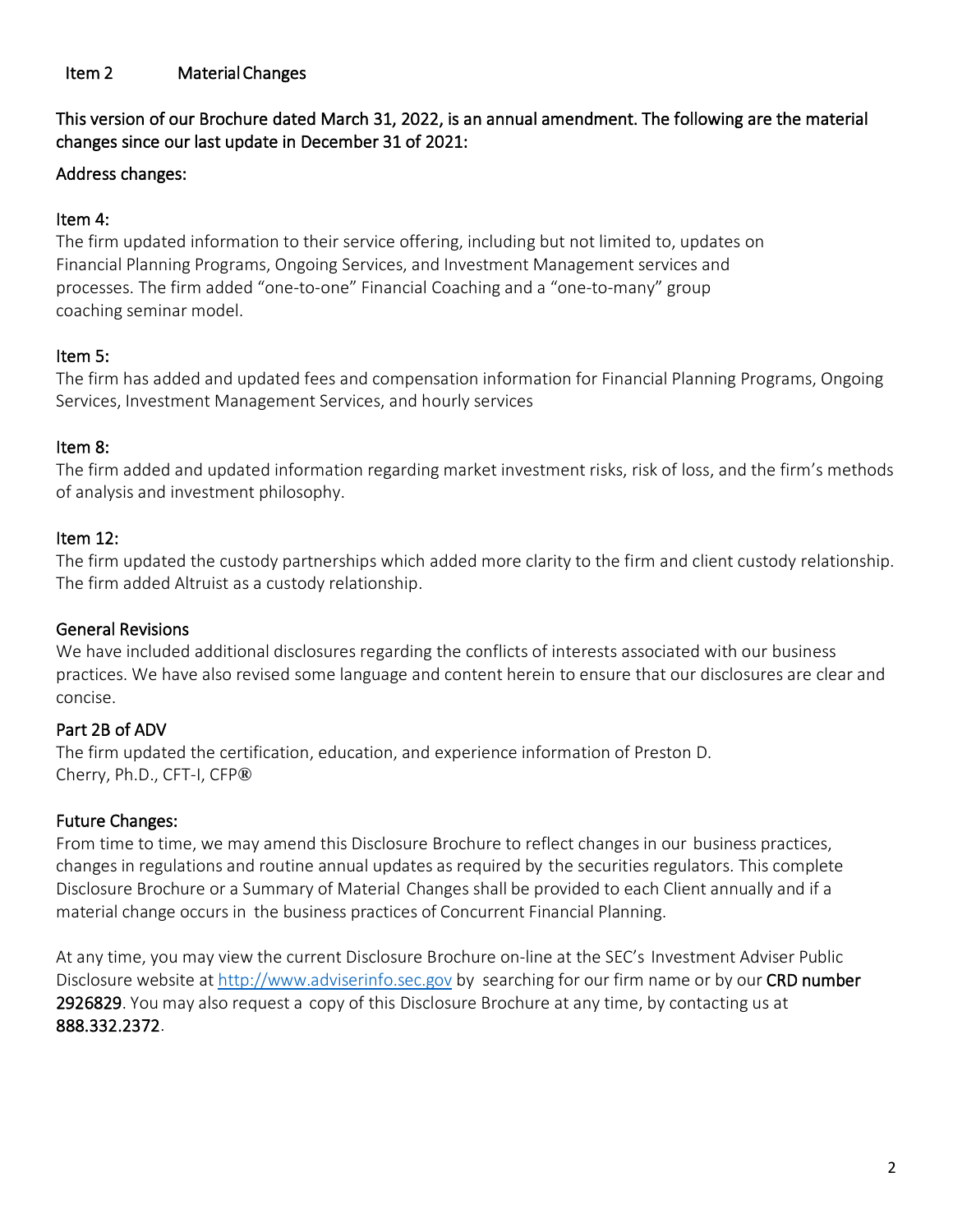# <span id="page-2-0"></span>Table of Contents

#### Contents

| Item 2  |  |    |  |  |
|---------|--|----|--|--|
|         |  |    |  |  |
| Item 4  |  |    |  |  |
| Item 5  |  |    |  |  |
| Item 6  |  |    |  |  |
| Item 7  |  |    |  |  |
| Item 8  |  |    |  |  |
| Item 9  |  |    |  |  |
| Item 10 |  |    |  |  |
| Item 11 |  |    |  |  |
| Item 12 |  |    |  |  |
| Item 13 |  |    |  |  |
| Item 14 |  |    |  |  |
|         |  |    |  |  |
| Item 16 |  |    |  |  |
| Item 17 |  | 29 |  |  |
| Item 18 |  |    |  |  |
| Item 19 |  |    |  |  |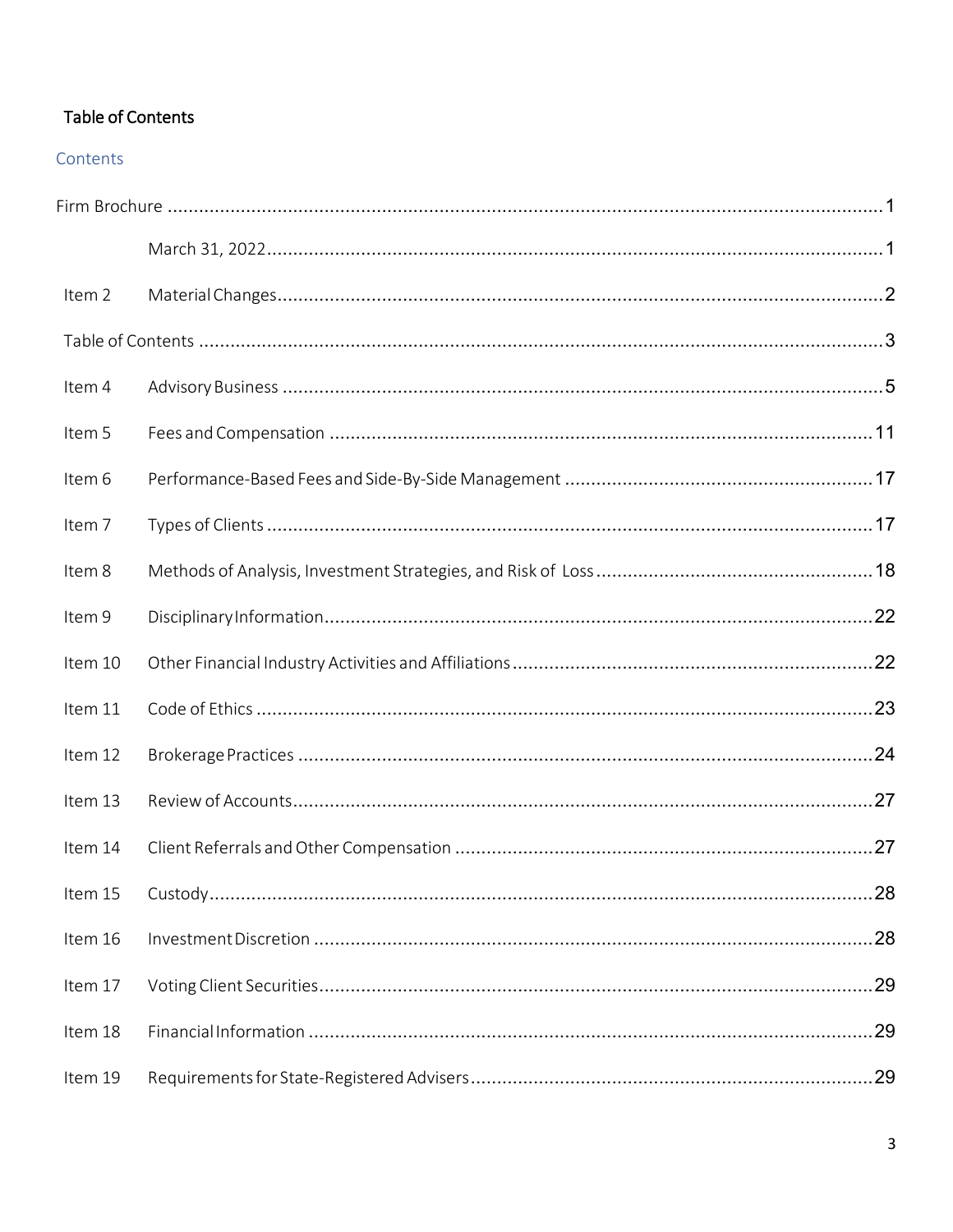| Item 2 |  |
|--------|--|
| Item 3 |  |
| Item 4 |  |
| Item 5 |  |
| Item 6 |  |
| Item 7 |  |

NOTE: Supplement Part 2A, Appendix 1: The "Wrap Brochure" is not applicable to Concurrent Financial Planning as Concurrent Financial Planning does not sponsor a wrap fee program.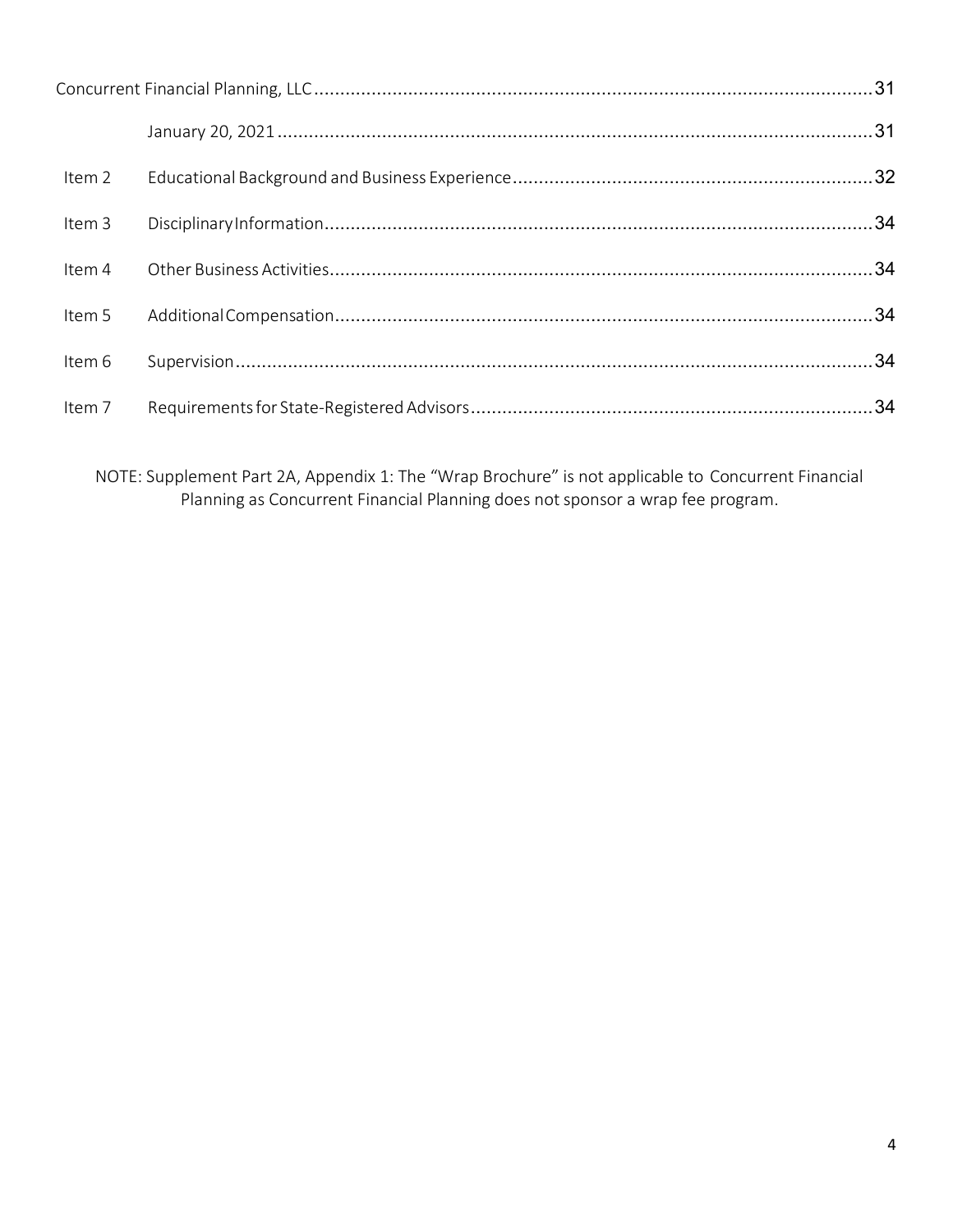### <span id="page-4-0"></span>Item 4 Advisory Business

#### Firm Description

Concurrent Financial Planning Center (referred to herein as "Concurrent", "Concurrent Financial Planning", "CCFP", "we," "us," or "our") firm is registered with the state of Texas and is a limited liability company formed under the laws of the state of Texas. Concurrent formed as an LLC under the laws of the State of Texas in January of 2018. In addition to the firm's registration as an investment adviser in Texas, Concurrent Financial Planning and its employees may register or meet exemptions to registration in other states in which Concurrent Financial Planning conducts business.

Concurrent Financial Planning is a virtual-based firm that provides personalized financial planning, retirement plan consulting services, educational seminars and webinars, financial coaching, and Investment Management Services to individuals, trusts, estates, charitable organizations, and small businesses. The firm's financial planning services typically involve advising clients on managing their financial resources based on an analysis of their individual goals and needs. Clients may select the firm's Financial Planning Program services, and/or Investment Management service, or Hourly Financial Planning or Financial Coaching service. Our investment management service includes the supervision and continuous monitoring of clients' investment portfolios. We do not provide Investment Management as a standalone service. All clients must receive a Cornerstone or Compass Financial Program before receiving Investment Management services.

We will not be responsible for implementing any recommendations contained in the written financial plan prepared by our firm or supervising the implementation of such advice unless a client enters a stand-alone Financial Planning Program (excluding the Cardinal Program), Ongoing Financial Planning Services (OFPS), and/or a separate agreement for Investment Management Services (IMS). Any implementation services during a stand-alone Financial Planning Program (excluding the Cardinal Program) are limited compared to OFPS and IMS services. Any implementation services responsibility by Concurrent is defined by each Client's Advisory Agreement.

As a fee-only firm, Concurrent's compensation is solely from fees paid by clients. Concurrent does not receive any compensation from outside sources, such as commissions or referral fees. The firm is not affiliated with entities that sell financial products or securities. Investments managed by Concurrent Financial Planning are held at a qualified, independent custodial bank.

#### Principal Owners

Preston D. Cherry, Founder & President, is the sole member and 100% owner of Concurrent Financial Planning, LLC. Mr. Cherry is the sole registered investment adviser representative at the firm (refer to the brochure supplement).

Preston D. Cherry is a public speaker. His speaking engagements take a holistic approach to wealth by focusing on personal, spiritual, social, and corporate engagement.

Preston D. Cherry is also an educational instructor. Topics include a holistic approach to wealth by focusing on personal, spiritual, social, corporate engagement, and all domain topics covered on the Certified Financial Planner™ exam.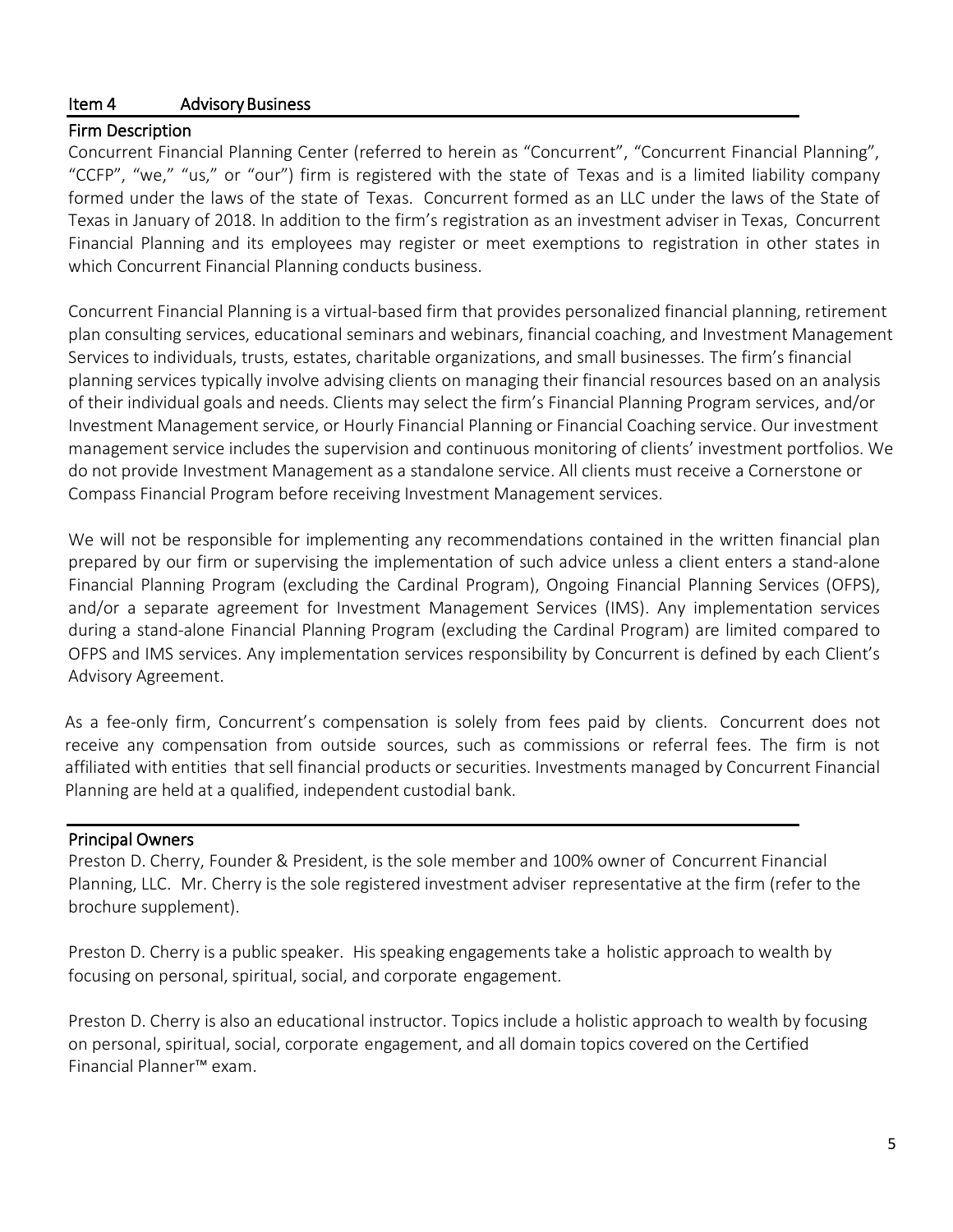Preston D. Cherry is a financial advisor/planner coach and consultant for Carson Wealth. He coaches financial advisors/planners on professional and practices management concepts and growth.

Preston D. Cherry has practiced in the financial services industry since 2003. Mr. Cherry has served in retail banking, investment operations, financial planner, mutual fund wholesaler, institutional retirement, firmlevel investment manager, and financial planning educator.

### Types of Advisory Services

## Comprehensive Financial Planning

Concurrent offers comprehensive financial planning services ("Financial Planning Programs", "Planning Programs"), which typically involve advising clients on the management of their financial resources based upon an analysis of their individual goals and needs. We deliver comprehensive financial planning services through our Financial Planning Programs ("Cornerstone Program" or "Compass Program") and our Ongoing Planning Services ("Investment Management Services" or "Ongoing Planning Services")

For the Comprehensive Financial Planning service, Concurrent will conduct a free, initial "get-to-know, good fit" (30 mins) meeting. During this meeting, the firm clarifies the prospective client's objectives, determines what services are suitable for the prospective client's needs, and establishes guidelines for the planner-client partnership. There is no services commitment at this stage.

Following this meeting, we will hold a discovery meeting (90 mins) to help prospects establish their goals and values around money. Here additional information about the client's financial circumstances, objectives, and risk tolerance are gathered for analysis. They will be required to provide information to help complete the following areas of analysis: net worth, cash flow, insurance, credit scores/reports, employee benefits, retirement planning, insurance, investments, college planning, and estate planning.

At the conclusion of the discovery meeting and once the client's information is reviewed, Concurrent prepares and communicates an engagement letter for services that offer the best-fit planning services, and/or Investment Management Services, and fee description for client consideration. The client is under no obligation to accept this offer. Should the client accept the engagement letter offer (via a written form of communication), Concurrent will present the Client with a formal Advisory Agreement, which both parties will sign and retain their respective copies.

Concurrent will conduct follow-up communications for the purpose of reviewing and/or collecting financial data, as necessary. Once the information has been analyzed, Concurrent will develop and present orally and in writing the plan during the plan presentation meeting (90 mins) which will include the analysis and recommended actions for requested financial planning areas. The financial planning process is conducted in a modular manner over the course of the -3-, -6-, or -9-month initial Financial Planning Program engagement period.

The firm will review and update the plan to reflect changes in the client's situation and provide implementation support (as defined in the Advisory Agreement) until the end of the -6-, or -9-month initial Financial Planning Program engagement period (implantation services are not offered for hourly service, nor the Cardinal Planning Program). Implementation of the recommendations is at the discretion of the client. Clients may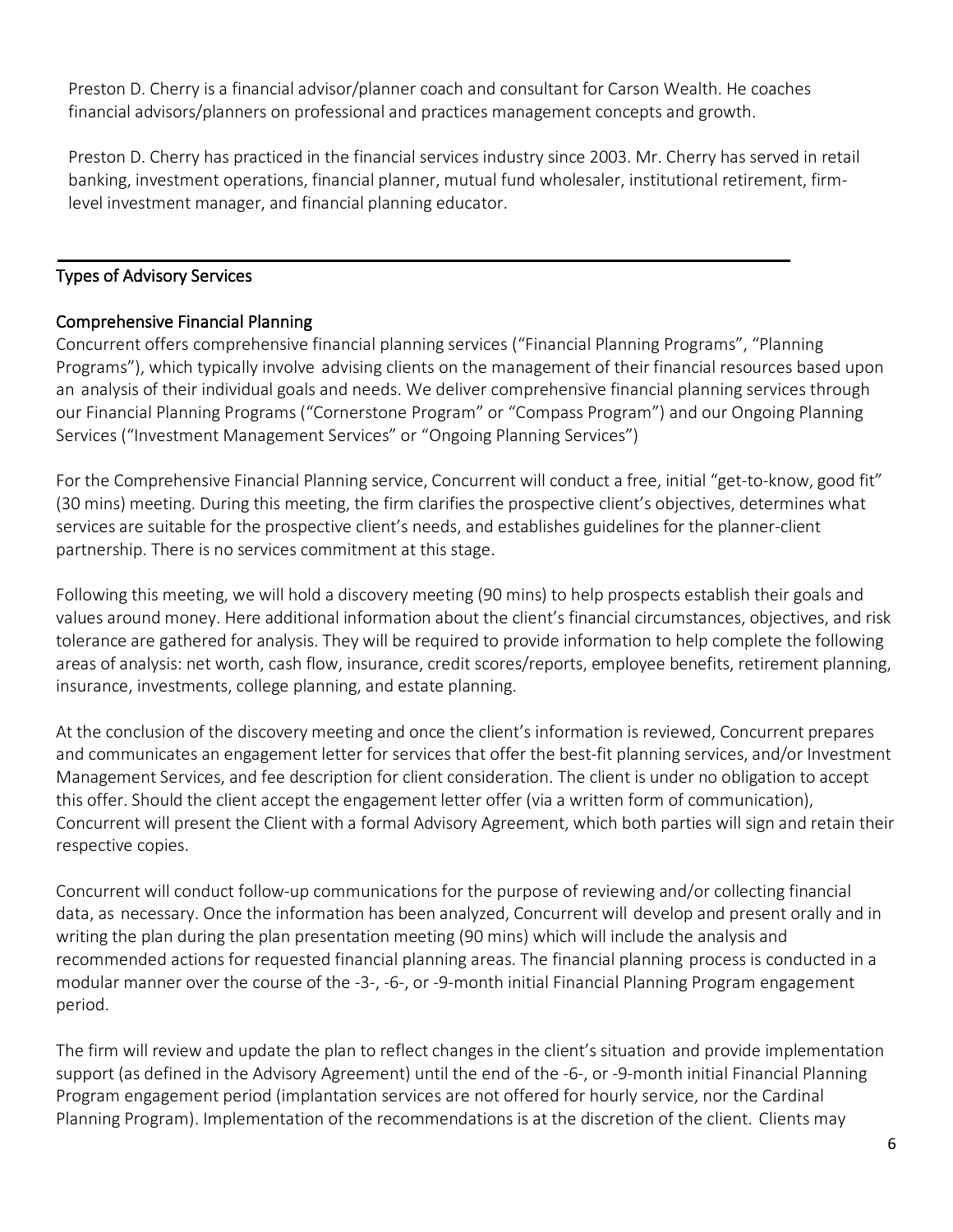enter into an Investment Management Agreement with Concurrent to implement the investment plan on a discretionary basis.

#### Potential Planning Service and Investment Management Services Fee Conflict of Interest

Clients who agree to enter a separate engagement for Investment Management Services are advised that our receipt of fees for a Financial Planning Program and Investment Management Services ("IMS") creates a conflict of interest due to receipt of fees for both services. Ongoing Financial Planning services are included for clients i) who chose IMS upfront and ii.) with investment assets greater than \$526,000 (with a minimum ongoing service fee of \$5,000). In this scenario, during the first year of service, the Financial Planning Program service fee is satisfied first, then the first year IMS fee is settled pro-rata, paid quarterly in advance, and offset by the Financial Planning Program service fee paid. Please see the detailed complexity-based fee descriptions in the Item 5 section).

The Ongoing Financial Planning Service is an optional ongoing service that automatically renews each year unless changed or terminated in writing by either party. This process permits Concurrent to assist the client in developing a strategy for the successful management of income, assets, and liabilities and achievement of the client's financial goals and objectives.

## Design and Creation of a Comprehensive Financial Plan

Advice pertaining to the design and creation of a comprehensive financial plan depends on the specifics of each client's circumstances. To the extent that these areas apply, the Comprehensive Financial Planning service address:

- Goal setting: Assist with defining and setting attainable near-term and long-term goals. Individual goals might include financial independence, real estate ownership, debt reduction, capital preservation, and business start-up.
- Cash Flow and Debt Management: We will conduct a review of your income and expenses to determine your current surplus or deficit along with advice on prioritizing how any surplus should be used or how to reduce expenses if they exceed your income. Advice may also be provided on which debts to pay off first based on factors such as the interest rate of the debt and any income tax ramifications. We may also recommend what we believe to be an appropriate cash reserve that should be considered for emergencies and other financial goals, along with a review of accounts (such as money market funds) for such reserves, plus strategies to save desired amounts.
- Investment planning: Review the portfolio and make specific recommendations for changes to the portfolio consistent with the client's goals, risk tolerance, investment time horizon, and investment policy guidelines. Analyze portfolio diversification and taxable and non-taxable investments.
- Income tax planning: Analyze prior year tax returns and current information to identify opportunities to reduce income taxes using tax deferrals, tax-advantaged investments, tax-favored spending, and tax credits specific to the client's financial situation. The client's chosen tax professional should be for used for further evaluation and documentation creation.
- Employee Benefits Optimization: We will provide a review and analysis as to whether you, as an employee, are taking the maximum advantage possible of your employee benefits. If you are a business owner, we will consider and/or recommend the various benefit programs that can be structured to meet both business and personal retirement goals.
- Insurance planning: Review and recommend life, health, disability, long-term care, property and casualty, and liability insurance policies for adequate coverage. Employee benefits and individual policies are considered.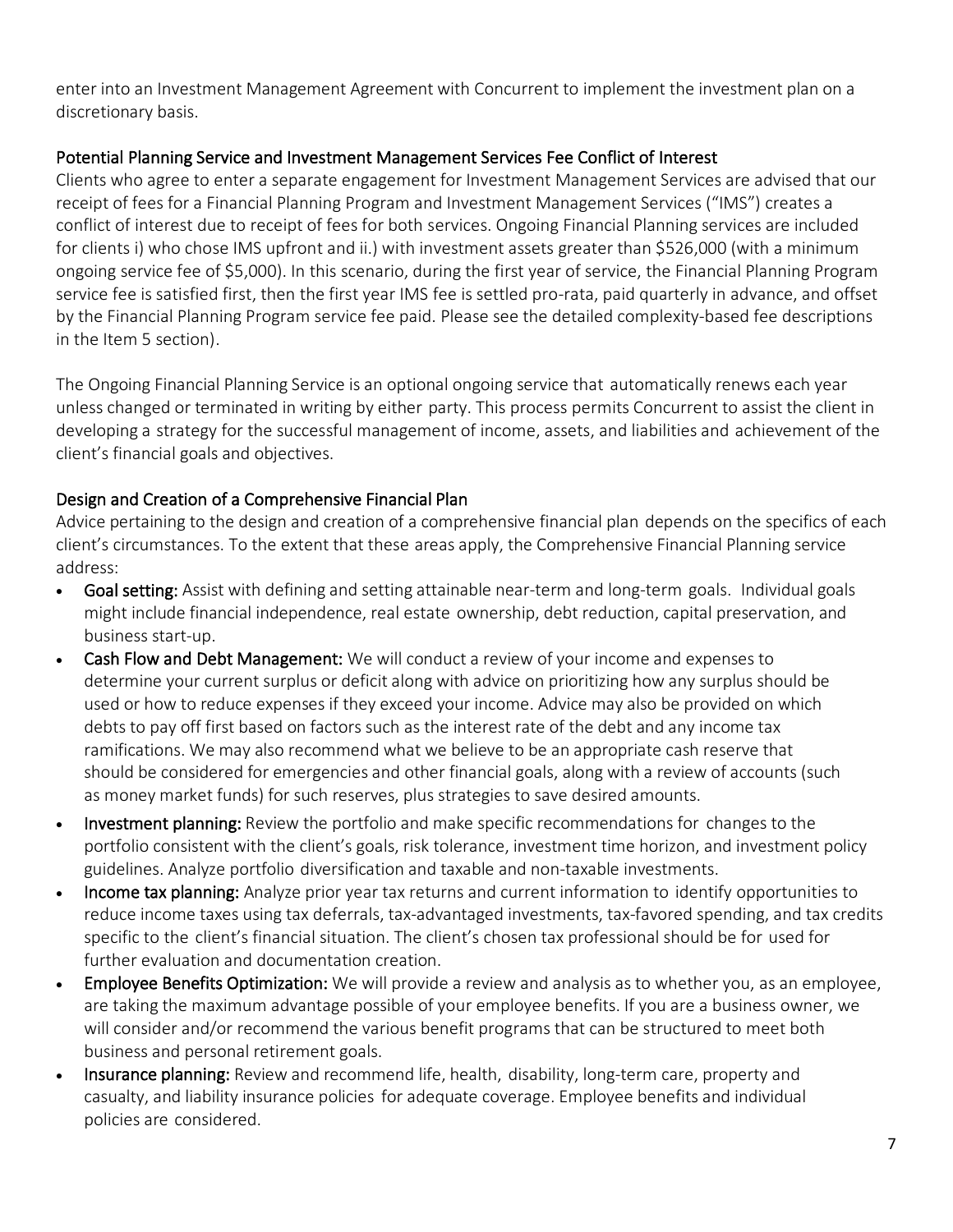- Risk Management: A risk management review includes an analysis of exposure to significant risks that could adversely affect a client's financial circumstances, such as premature death, disability, property and casualty losses, or the need for long-term care planning. Advice may include ways to minimize such risks and weigh the costs of purchasing insurance versus the benefits of doing so and, likewise, the potential cost of not purchasing insurance ("self-insuring").
- Estate planning: This usually includes an analysis of your exposure to estate taxes and your current estate plan, which may include whether you have a will, powers of attorney, trusts, and other related documents. Our advice also typically includes ways for you to minimize or avoid future estate taxes by implementing appropriate estate planning strategies such as the use of applicable trusts. We always recommend that you consult with a qualified attorney when you initiate, update, or complete estate planning activities. We may provide you with contact information for attorneys who specialize in estate planning when you wish to hire an attorney for such purposes. From time to time, we will participate in meetings or phone calls between you and your attorney with your approval or request.
- Retirement planning: Our retirement planning services typically include projections of your likelihood of achieving your financial goals, typically focusing on financial independence as the primary objective. For situations where projections show less than the desired results, we may make recommendations, including those that may impact the original projections by adjusting certain variables (e.g., working longer, saving more, spending less, taking more risk with investments). If you are near retirement or already retired, advice may be given on appropriate distribution strategies to minimize the likelihood of running out of money or having to adversely alter spending during your retirement years.
- **Education planning:** Recommend the best ways to save for education expenses through analysis of projected secondary and post-secondary costs, currently available savings, funding options, and related tax considerations, including tax-advantaged investment accounts, direct payment to colleges by grandparents, and tax credits.
- Small Business planning: We provide consulting services to entrepreneurs and small business owners or individuals who are considering starting a business. Our services assist in assessing a client's current business plan, identifying growth or expansion objectives, or developing a plan to achieve long-term goals.

#### Non-discretionary Financial Planning Services

For comprehensive financial planning clients who choose to implement the investment plan on a nondiscretionary basis, Concurrent will make specific recommendations of securities as a part of the financial planning service. The client interfaces directly with investment, mutual fund, or insurance companies and provides statements to Concurrent for review.

The client will only execute a Comprehensive Financial Planning Agreement and the related advisory fees will be subject only to the comprehensive financial planning annual fee. The investment management service and the Investment Management Agreement will not be applicable under these circumstances.

## Hourly Financial Coaching Services

Our firm helps identify and remove the financial and emotional barriers which may be blocking progress, and to track and implement the goals and dreams identified in the discovery process. Financial coaching is also helpful in successfully negotiating life transitions such as retirement, marriage, the birth of a child, divorce, or the death of a loved one. Financial coaching can also help clients with the management of financial resources addressing specific topic areas based upon an analysis of the current situation, goals, and objectives. Hourly Financial Coaching Services(HFCS) will typically involve a 60-minute meeting and may encompass retirement planning, estate planning, education planning, personal tax planning, real estate analysis, mortgage/debt analysis, and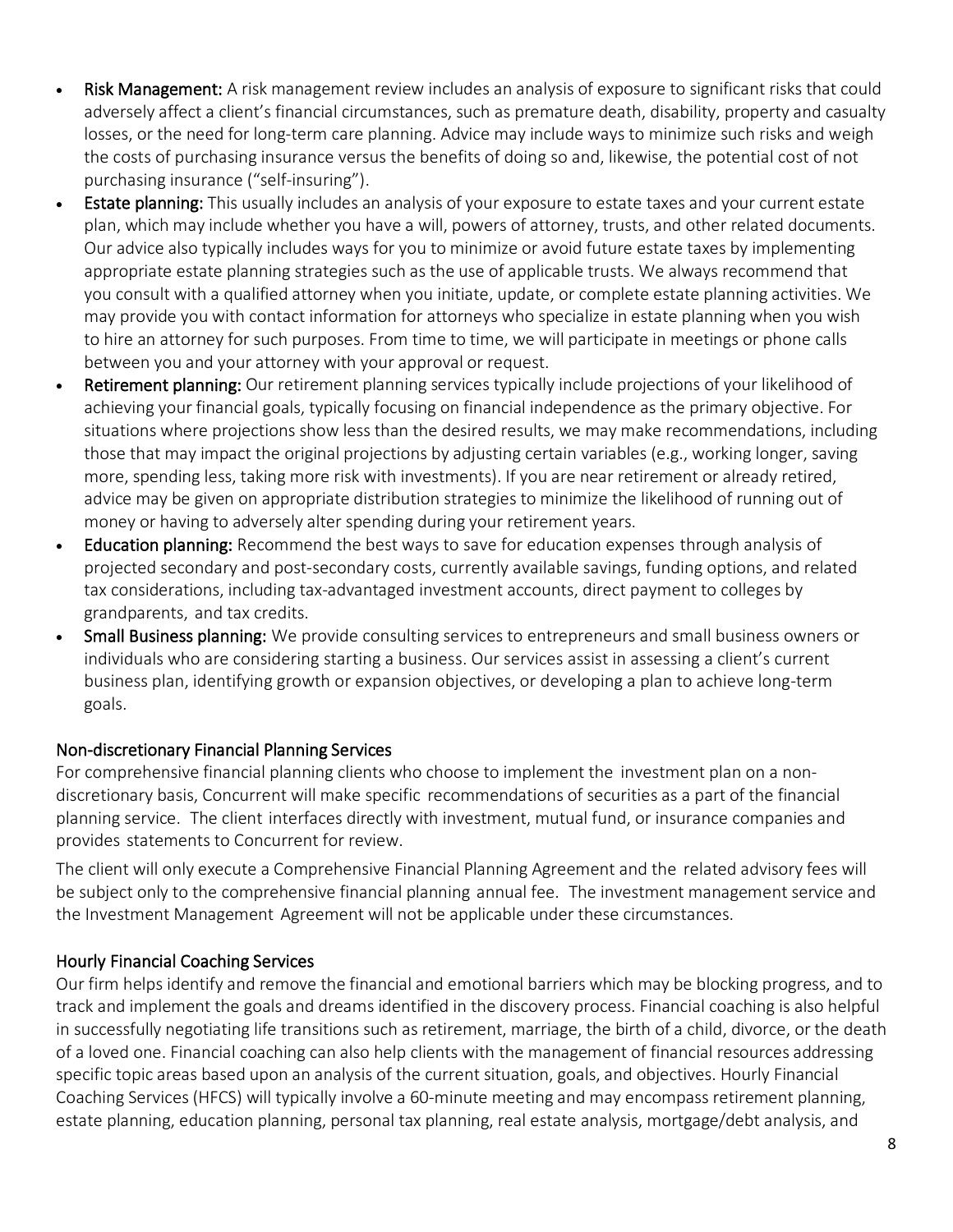insurance analysis. HFCS rendered usually includes general recommendations for a course of activity or specific actions to be taken by the clients. Implementation of the recommendations will be at the discretion of the client. HFCS meetings are not typically accompanied by a written summary of observations and recommendations, as the process is less formal. HFCS meetings will only consider the information and documents the client provides at the time of the meeting and consultations are typically completed at the close of the meeting. Payment for HFCS meetings is due prior to the commencement of the meeting.

Clients desiring only limited advice on the management of their financial resources may hire Concurrent for the Hourly Financial Planning service for a period not to exceed two (2) months. For Hourly Financial Planning, the frequency of consulting sessions and the time spent by Concurrent on the client's behalf will be rendered in accordance with the level, scope, and complexity of the engagement (see Hourly fee details in Item 5).

## Investment Management

Concurrent Financial Planning provides Investment Management Services to clients based on the client's individual needs, investment objectives, time horizon, and risk tolerance which are determined from confidential discussions and questionnaires. Services are provided primarily to individuals for individual accounts, individually owned retirement plans, and other types of individual account arrangements. Investment Management Services also are provided for charitable organizations, small businesses, and assets held in trust or an estate.

Concurrent generally provides Investment Management Services for clients who hire Concurrent for the Comprehensive Financial Planning Services (excluding the Cardinal Program and Hourly Financial Planning) and select Concurrent to implement their investment plan on a discretionary basis. The firm recommends and monitors investment management accounts on an ongoing basis.

Implementation of the investment plan will require that the client select a broker or custodian for the execution of transactions and to hold client assets. As further discussed in Item 12 below, we generally recommend that clients utilize the custodian and brokerage services of Shareholders Service Group ("SSG"), Altruist Financial, LLC ("Altruist"), or Vanguard for discretionary investment management accounts. The client may elect to work with a different custodian or broker that is mutually agreeable between the client and Concurrent. For accounts held at an institution other than the firm's custodians, Concurrent may obtain a limited agent authorization that grants the firm authority to execute trades in the client's account. The client is required to execute a separate agreement for custody and brokerage services with SSG, Altruist, Vanguard or another firm of the client's choice providing similar capabilities.

Concurrent primarily uses no-load mutual funds and exchange-traded funds (ETFs) as low-cost, tax-efficient ways of investing in stocks (equities) and bonds (fixed income). The firm also considers individual fixed income securities and equity securities if appropriate for the client's situation. Account supervision is directed by the client's stated objectives and desired investment strategy per the investment policy guidelines.

Investment strategies are generally long-term in nature, depending upon the stated needs of the client. Concurrent generally does not perform short-term trading except where investment is sold because the purpose for the holding the investment is no longer applicable or at the request of the client.

#### Retirement Plan Consulting Services

Concurrent Financial Planning provides various consulting services to qualified employee benefit plans and their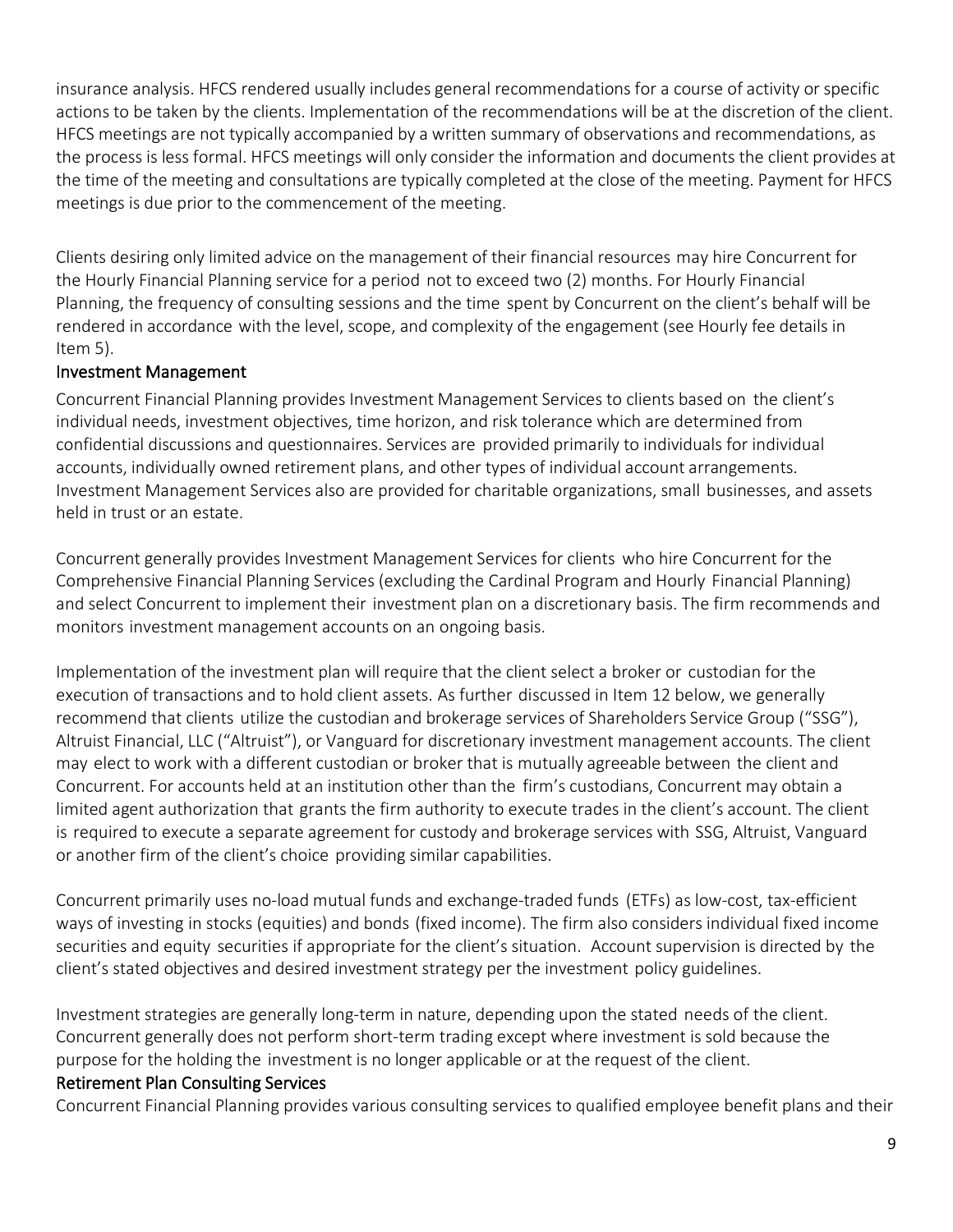fiduciaries. This suite of institutional services is designed to assist plan sponsors in structuring, managing, and optimizing their corporate retirement plans. Each engagement is individual negotiated and customized, and may include any or all the following services:

- Plan Design and Strategy | Plan Review and Evaluation
- Executive Planning & Benefits | Investment Selection
- Plan Fee and Cost Analysis | Plan Committee Consultation
- Fiduciary and Compliance | Participant Education

As disclosed in the Advisory Agreement, certain of the foregoing services are provided by Concurrent as a fiduciary under the Employee Retirement Income Security Act of 1974, as amended ("ERISA"). In accordance with ERISA Section 408(b)(2), each plan sponsor is provided with a written description of Concurrent's fiduciary status, the specific services to be rendered and all direct and indirect compensation the Firm reasonably expects under the engagement.

#### Educational Seminars & Webinars

Concurrent offer periodic financial educational seminars for those desiring general advice on personal finance and investing. Topics may include issues related to financial planning, college funding, estate planning, retirement strategies, the financial implications of marriage or divorce, or various other economic and investment topics. Our workshops are educational in nature and do not involve the sale of insurance or investment products. Information presented will not be based on any one person's need nor does the Firm provide individualized investment advice to attendees during our general sessions.

#### Speaking Engagements

Preston D. Cherry is a public speaker. His speaking engagements take a holistic approach to wealth by focusing on personal, spiritual, social, and corporate engagement. The engagements are educational and motivational in nature and do not involve the sale of any financial products. Information presented will not be based on any one person's need nor does the Firm provide individualized investment advice to attendees during the speaking engagement.

#### Tailored Client Relationships and Imposed Restrictions

Investment Management Services are tailored to the client's individual needs, investment objectives, time horizon, and risk tolerance. Concurrent complies with the restrictions imposed by clients on the management of their accounts. Investment advice is provided with the client making the final decision on investment selection. Concurrent places trades for discretionary portfolios under a limited power of attorney (as also noted in Item 16).

Personalized financial planning services reflect the client's vision, goals, objectives, and resources. The firm gains insight into the client's circumstances through confidential discussions, questionnaires, and review of the client's financial planning documents.

Clients are under no obligation to act upon Concurrent's recommendations. If the client decides to act upon any recommendation, the client is also under no obligation to execute the transaction through Concurrent or through the firm's custodians, Shareholders Service Group, and Altruist. Other professionals (e.g., lawyers, accountants, and insurance agents) are hired directly by the client on an as-needed basis. Concurrent will cooperate with any professional chosen by the client for implementing any recommendation in the client's financial plan.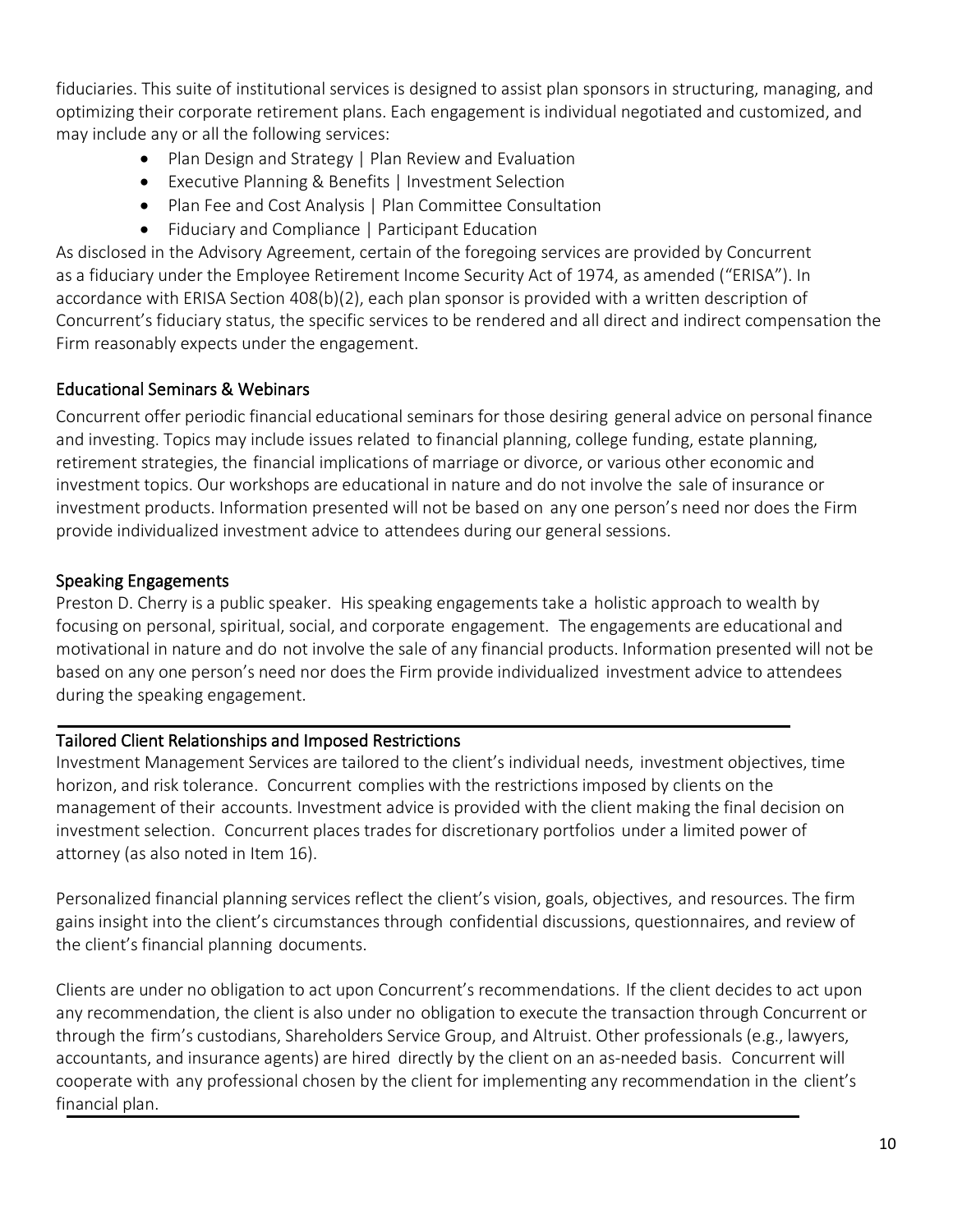#### Participation in Wrap Fee Programs

Concurrent does not participate in wrap fee programs.

#### Client Assets Under Management

We have updated our assets under management figures as required by regulations. As of Mar 31, 2021, Concurrent manages an estimated total of \$0 in assets client assets on a discretionary basis and \$3,538,792 in assets under management on a non-discretionary basis.

#### <span id="page-10-0"></span>Item 5 Fees and Compensation

#### Methods of Compensation

Please note, unless a client has received the firm's disclosure brochure at least 48 hours prior to signing the investment advisory contract, the investment advisory contract may be terminated by the client within five (5) business days of signing the contract without incurring any advisory fees.

Services are offered on a fee basis which may include advisory fees, hourly fees, consulting fees, as well as investment management fees based upon a percentage of assets under management. How we are paid depends on the type of advisory service we are performing. Please review the fee and compensation information below.

Expenses may also be charged by independent third parties such as brokerage, custody, and fund firms. Under no circumstances will the Concurrent require prepayment of a fee more than 6 months in advance and more than \$500.

#### Fees for Financial Planning Programs

Comprehensive financial planning is done on a fee plus an optional ongoing retainer basis. All meetings, as well as analysis, plan preparation, plan presentation, and any assistance with plan implementation, are included in the single flat fee quoted by Concurrent prior to rendering the service. A final version of the financial planning report or plan is delivered within two (2) to six (6) months of commencing services (depending on the planning program selected; Cardinal, Cornerstone, Compass). This fee covers a 3-, 6-, or 9 month engagement period from the date of the initial Advisory Agreement (depending on the planning program selected; Cardinal, Cornerstone, Compass).

Concurrent's financial planning fees generally range from \$3,500 to \$20,000 based upon the planning program selected, and the level, scope, and complexity of the engagement. The complexity of a project is influenced by many factors, such as family size, the number of documents to be reviewed, the number of existing investment accounts and/or specific securities to be analyzed, and the existence of unique or complicating circumstances. The estimated input hour ranges across the Financial Planning Programs are:

- Cardinal Program (7 hrs.)
	- o Standard: \$3,500
- Cornerstone Program (12 to 16 hrs.)
	- o Individual: \$5,900
	- o Couple: \$7,900
- Compass Program (20+ hrs.)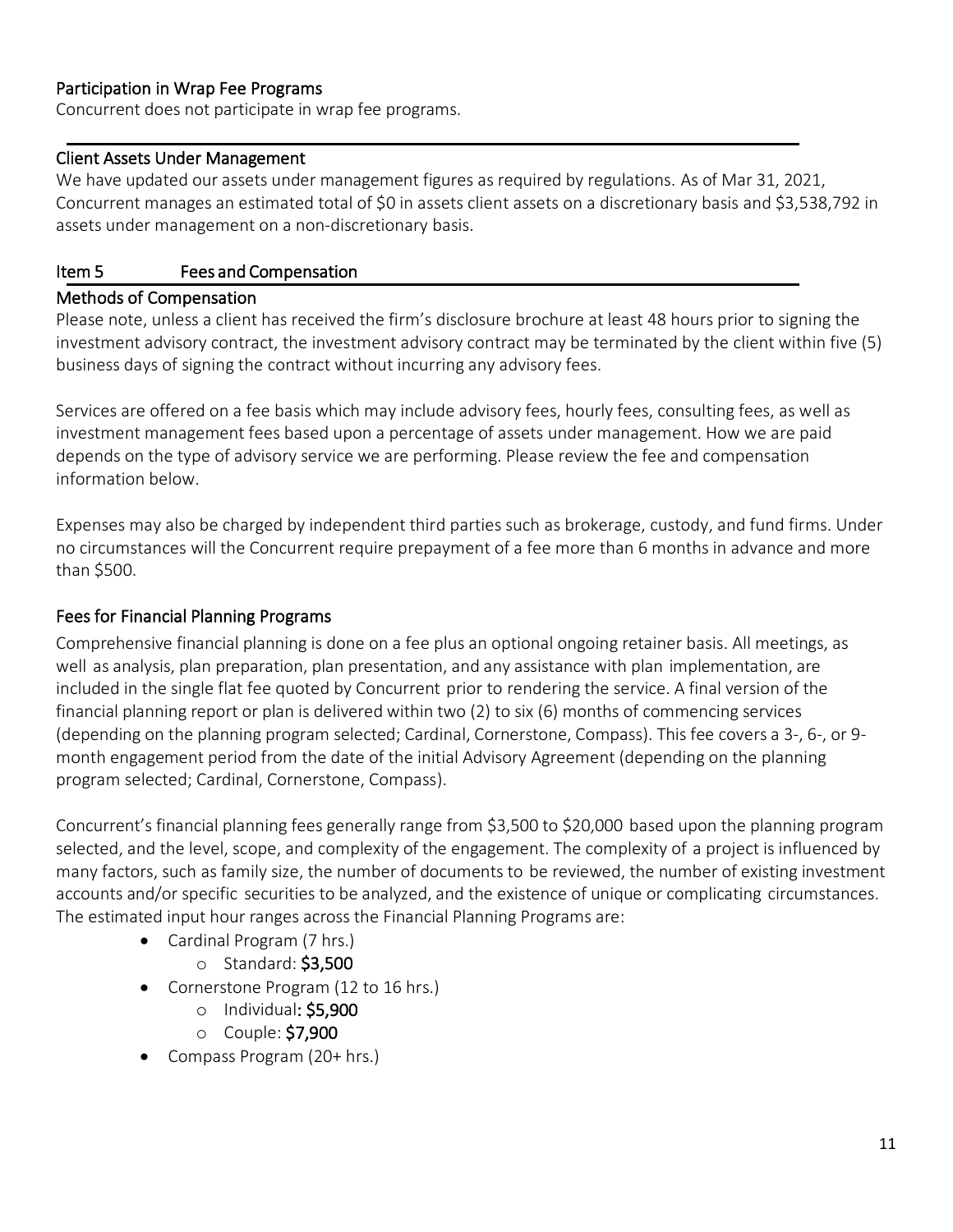Following the client's initial Planning Program engagement period, the client can opt for ongoing Financial Planning Services which includes, but is not limited to an annual review that considers life cycle events, coaching, continued financial planning software access, implementation support as defined by the Advisory Agreement, and unlimited financial planner access through via email, phone, and video.

The minimum annual fee for Ongoing Financial Planning services (whether combined with Investment Management Services) is \$5,000. The service fee range for Ongoing Financial Planning Services is 1.0% to 2.0% of household income (forms of earned income including but not limited to w-2, 1099, schedule c, 1120S). The service fee on income is determined by the complexity of the project defined by the Advisory Agreement.

# Financial Planning Program Complexity

The complexity outlined in the circumstances above accounts for additional time and considerations involved with incorporating more individuals into the financial plan. For example, planning for a married couple or domestic partners incorporates considerations of both individuals as opposed to one individual. Furthermore, planning with children may involve more complex considerations regarding education funding, insurance planning, estate planning, etc. Planning for households that own small business adds another layer of complexities, such as business structure effects on planning, risk management, employee benefits, succession planning, etc.

# Financial Planning Program Process

This fee covers a 3-, 6-, or 9-month engagement period with Concurrent covering financial planning areas per the Advisory Agreement. The planning program services are dependent on the program selected. Typically, the selected Financial Planning Program process is conducted on a modular basis throughout the engagement period. The onboarding meetings typically include:

- Complimentary (30 mins)
- Discovery (90 mins)
- Organization & psychology of money (60 mins; Cornerstone & Compass)
- Plan delivery (90 mins)

A financial report or plan will include discussion notes from the planning sessions, review, analysis, and recommendations for each topic as it is covered in the planning sessions. The contractual 6- and 9-month engagement period for the Cornerstone and Compass plans also includes an update to plans and implementation assistance as defined by the Advisory Agreement. The Cardinal plan (3- month engagement period) does not include any implementation assistance.

This service involves working one-on-one with a planner and support team over 3-, 6-, or 9-month engagement period followed by an optional ongoing services period. By paying a flat financial planning program fee, clients get to work with a planner who will work with them to develop and implement their plan as defined by the Advisory Agreement. The planner will monitor the plan with the client, recommend any changes, and ensure the plan is up to date in partnership with the client.

## Financial Planning Program Billing

The upfront portion of the Financial Planning Program fee is for client onboarding, data gathering, and setting the basis for the financial plan. This financial plan work will commence immediately after the fee is paid and will be completed within the first 60 to 90 days of the date the fee is paid. Therefore, the upfront portion of the fee will not be paid more than 6 months in advance.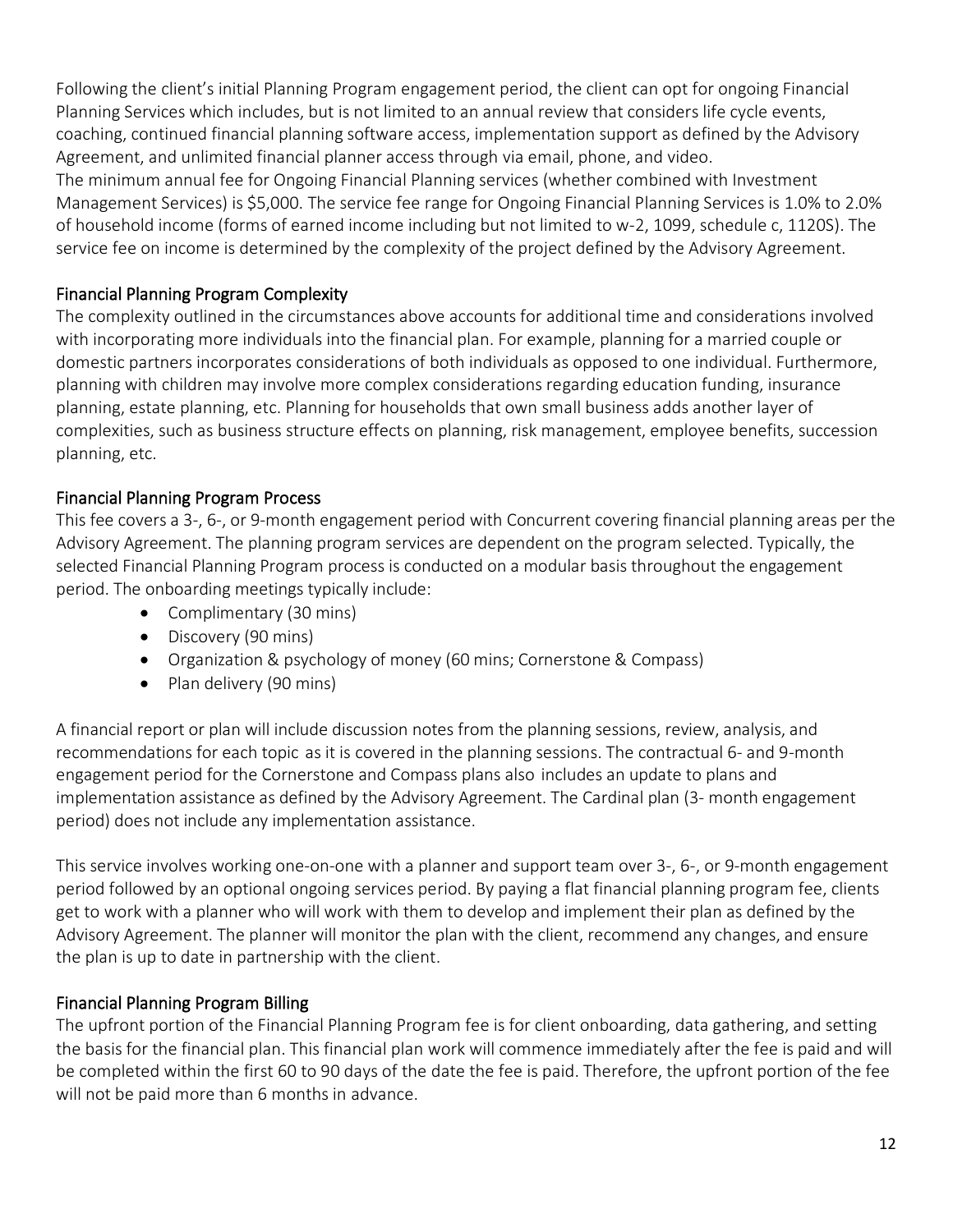Generally, the flat fee for the Financial Planning Program is billed as follows:

- Cardinal & Cornerstone program: 40% due upon agreement with the balance due upon delivery of the report or plan.
- Compass program: 50% due upon agreement with the balance due upon delivery of the plan.

# Financial Planning Program & Ongoing Planning Billing Source

Upon signing the Planning Program Advisory Agreement, clients will be invoiced, and invoices are payable upon receipt by one of our accepted payment methods. Service fee invoices are transmitted to clients either in person, electronically, or by mail, and payment is due as indicated. Clients pay the invoice electronically. For example, QuickBooks is an online invoicing and payment processing solution from Intuit. Concurrent does not have access to any account information or funds nor can the firm initiate any payments.

The ongoing services fee is due monthly after the initial engagement period ends. The ongoing services fee is due monthly, in advance on or about the first day of each month once the ongoing services Advisory Agreement has been executed.

## Investment Management Services Billing Source

We charge the advisory fee quarterly in advance and have them deducted from the client's custodial account.

# Ongoing Services Advisory Agreement Renewals

The agreement will automatically renew on its anniversary for a fee generally not to exceed the initial fixed fee unless modified or terminated in writing by either party. The renewal fee could be in the form of a mutually agreed upon, client-elected ongoing service fee ranging from \$5,000-\$20,000+ based on the scope financial planning service relationship. Any changes to the annual renewal terms will be offered on the client's anniversary date.

# Fees for Hourly Financial Planning and Financial Coaching

Hourly Financial Planning and Financial Coaching fees are quoted as an estimated total fee. The fee is based on the initial assessment of the client's financial circumstances and the expected time to prepare and deliver the plan, oral or written, at \$500 per hour. Hourly financial planning services are only available for a maximum of 4 hours, for clients that are not currently benefiting from a financial planning program. Hourly services are most suitable for clients that wish to discuss no more than 2 financial planning topics. For clients that wish to transition to a financial planning program at the conclusion of an hourly engagement, any hourly fees already paid will be credited to the cost of the program. The initial Hourly Financial Planning service will not exceed two (2) months.

## Fees for Investment Management Services at Concurrent

Discretionary Investment Management is only provided in conjunction with Financial Planning Program services and is not provided as a stand-alone service. The annual fee for investment management is based upon a percentage of the market value of the assets being managed by Concurrent on a discretionary basis. Investable assets include assets held in savings, taxable, non-taxable, and tax-deferred accounts, and the value of company stock (publicly traded and privately held), restricted stock units, and options.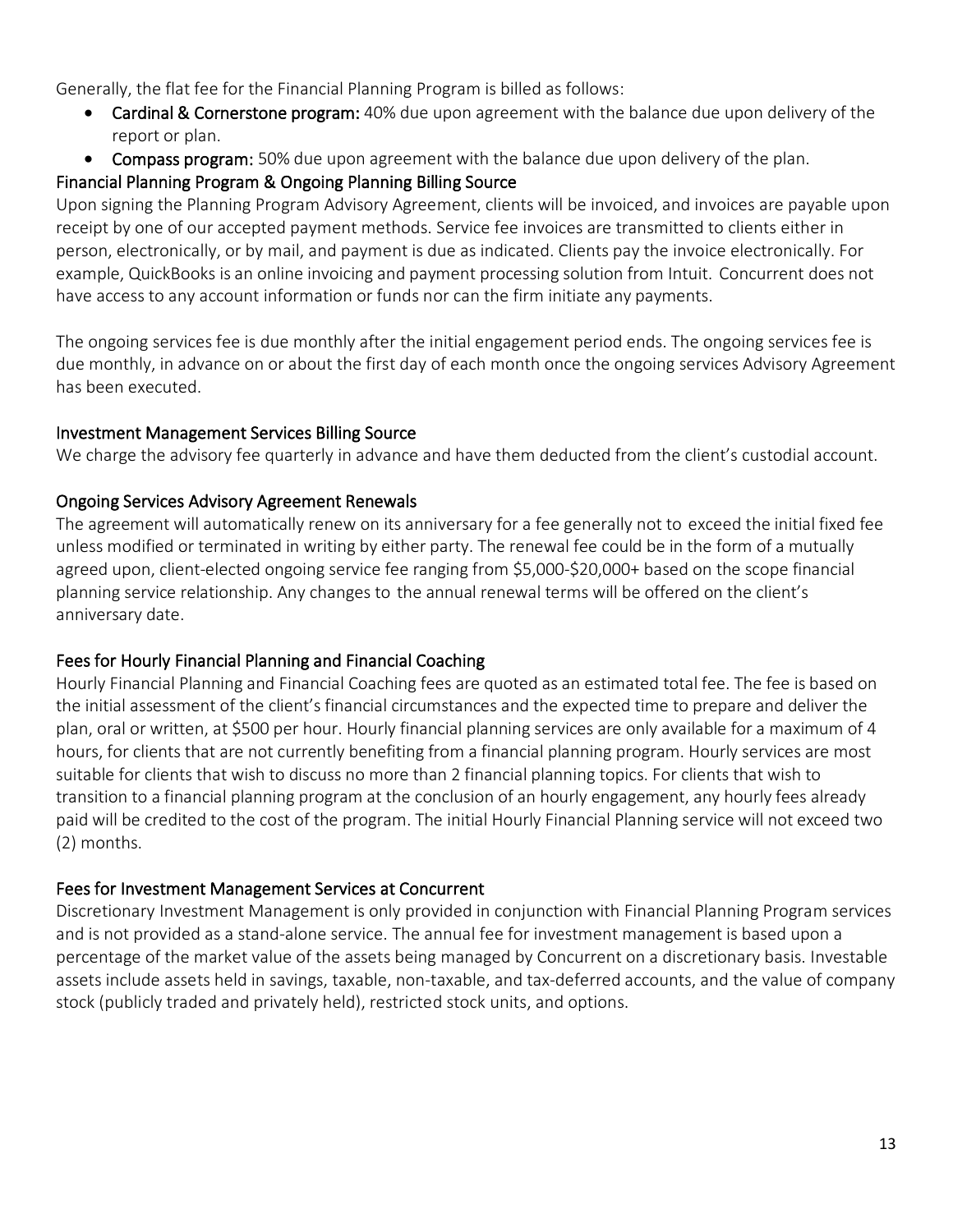The annual investment management fee schedule for all discretionary accounts managed by Concurrent is calculated as follows:

| Concurrent                   |                            |  |
|------------------------------|----------------------------|--|
| Market Value of Portfolio    | <b>Annual Advisory Fee</b> |  |
| $$1 - $1,000,000$            | 0.95%                      |  |
| \$1,000,001 and \$10,000,000 | 0.75%                      |  |
| \$10,000,000 and above       | negotiable                 |  |

| Sample Fee Calculation                   |                                                         |  |  |  |
|------------------------------------------|---------------------------------------------------------|--|--|--|
| <b>Market Value of Portfolio</b>         | <b>Annual Advisory Fee</b>                              |  |  |  |
| \$1,500,000                              | 0.88% (effective blended rate)                          |  |  |  |
| \$1,000,000                              | 0.95%                                                   |  |  |  |
| \$500,000                                | 0.75%                                                   |  |  |  |
| <b>Quarterly Fee</b>                     | <b>Annual Fee</b>                                       |  |  |  |
| $$1,000,000 * 0.88% / 4 = $3,312.50$     | $$3,312.50 * 4 = $13,250$                               |  |  |  |
| Sample Detailed Quarterly Formula(s)     |                                                         |  |  |  |
| Account Established - end of the quarter | 1,000,000 x 0.95% x total days in upcoming              |  |  |  |
|                                          | quarter/total days in year.                             |  |  |  |
| Account Established - within the quarter | 1,000,000 x 0.95% x total days until the end of current |  |  |  |
|                                          | quarter/total days in year.                             |  |  |  |

If the client engages Concurrent in both the comprehensive financial planning service and the investment management service, the firm may offset all or a portion of its fees for those services based on the amount paid for the comprehensive financial planning service.

For assets maintained at Shareholder Services Group ("SSG") fees are prorated and paid quarterly, in advance, based upon the market value of the assets. The market value is based on the last business day of the previous quarter. The initial fee is due and payable in advance, pro-rata for the current quarter, based on the client's account asset value as of the last day of the month on which the account was opened.

Although management fees are not negotiable, Concurrent, in its sole discretion, may charge a lesser management fee based upon certain criteria (e.g., the dollar amount of assets to be managed, existing investment management client, anticipated future earning capacity, anticipated future additional assets, related accounts, account composition, and negotiations with the client).

#### Billing for Investment Management fees at Concurrent

At the beginning of the billing cycle, Concurrent will send the client a bill showing the amount of the fee, the value of the assets on which the fee is based, and the way it was calculated. The client should review the bill for accuracy and immediately notify Concurrent of any discrepancies.

The client provides written authorization allowing Concurrent to invoice the account's custodian or broker for investment management fees so that the fees will be paid directly to Concurrent in accordance with applicable custody rules. The firm's custodians will send a statement to the client, at least quarterly, indicating all amounts disbursed from the account including the number of management fees paid directly to Concurrent.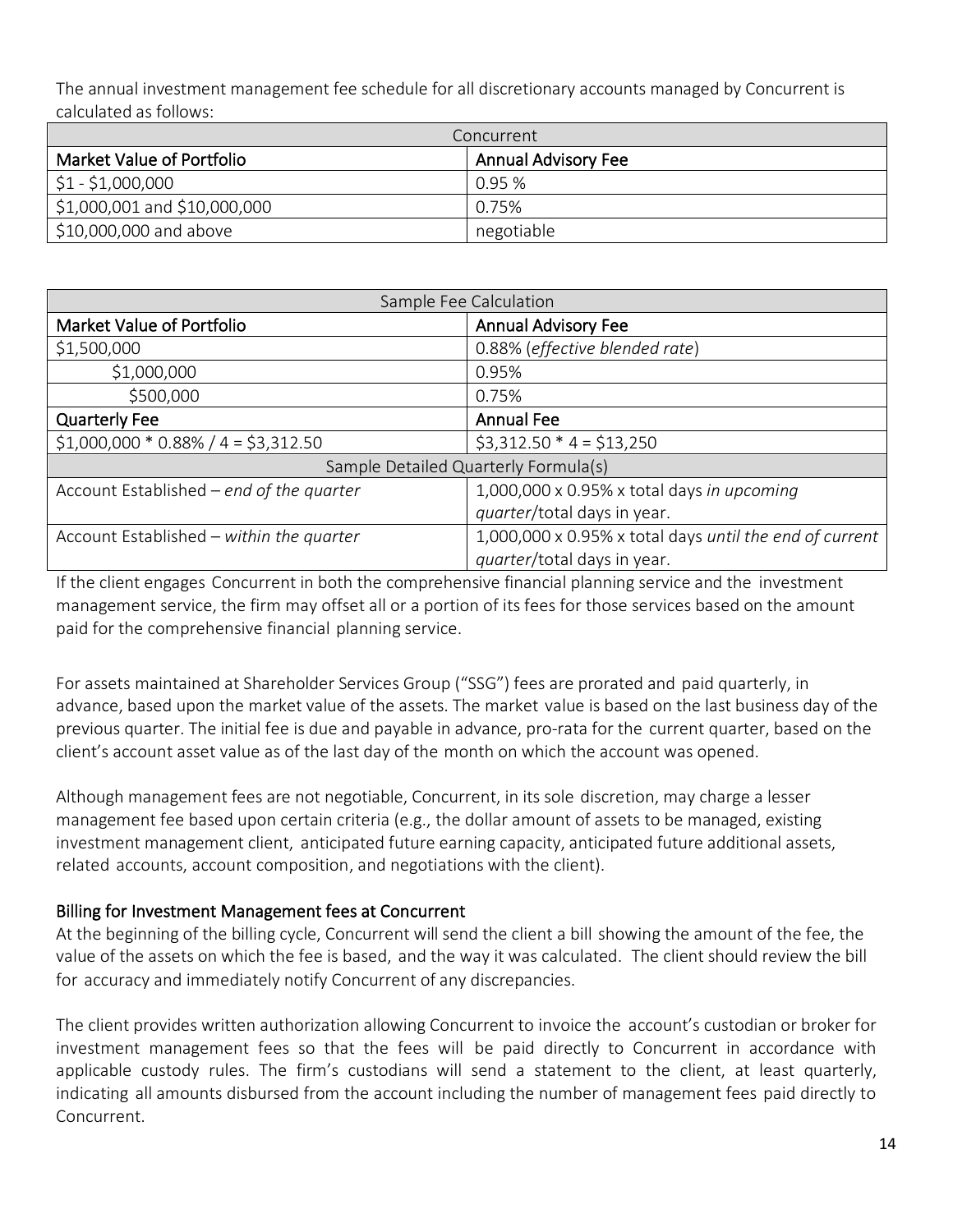If the account does not maintain a sufficient cash or money market balance to satisfy the fees, the client may deposit additional funds (subject to certain restrictions for IRA accounts and Qualified Retirement Plans). If funds are not deposited to satisfy any outstanding fees, certain securities in the account may be liquidated in an amount sufficient to satisfy the fees payable to Concurrent. Clients may also make a payment to Concurrent in an alternative manner acceptable to Concurrent.

### Fees for Separately Managed Portfolio Services

Depending on the program, the aggregate fee for separately managed portfolios ranges up to 2.50% per annum. The advisory fees are based on the account value of the assets held by the specific third-party managed program. Generally, the per annum aggregate fee amount includes the fees assessed by our firm. The final fee is outlined in the third-party money manager's brochure, management agreement, and other disclosure documents.

#### Separately Managed Portfolio Services

Generally, the aggregate fee for separately managed portfolio services is deducted directly from the client's accounts pursuant to written authorization incorporated into the third-party money manager's management agreement. Correspondingly, the third-party money manager will pay our firm its portion of the aggregate fee deduction. There are no additional fees charged by us. Generally, the advisory fees are calculated based on the value of all the assets. However, each third-party money manager on a multi-manager platform may calculate its fee based on the value of those assets in the client's account for which the third-party money manager provided management services Upon engagement for separately managed portfolio services, the final aggregate fee, which is based on the initial investment, is delineated in our investment management agreement.

## Other Investment-Related Fees

Clients will also incur additional third-party fees and expenses ("third party fees") related to the management of investments and advisory service provisions. These fees may include but are not limited to no-load mutual fund ticket charges, brokerage transaction costs, deferred sales charges on previously purchased mutual funds, IRA maintenance fees, and other legal or transfer fees.

The account custodians, broker-dealers, mutual fund companies, and others who provide account services charge these fees, and clients are responsible for payment of all third-party fees and expenses. Also, clients whose assets are invested in mutual funds, exchange-traded funds, money market mutual funds, closed-end funds, and other investment company securities will incur additional expenses. These are direct expenses of the investment company that issues the security but a cost that is borne by investors (clients). The specific fees and expenses are outlined in the prospectus for each investment company security.

It is important to note that the advisory fees paid to our firm are separate and distinct from the maintenance fees and transaction expenses charged by these third parties. *Please also refer to Item 12, Brokerage Practices, for information regarding our account custodian.*

## Retirement Plan Consulting Fees

Concurrent's fees vary based on the complexity of the assignment. Fees can be hourly, project-based (i.e., "flat" fee), or a percentage of assets under management. There is a minimum fee of \$2,500 for each assignment. Concurrent's hourly charges are up to \$800 per hour. A flat fee may be quoted based on an estimate of hours for the services requested. Concurrent may request an initial deposit for hourly and flat-fee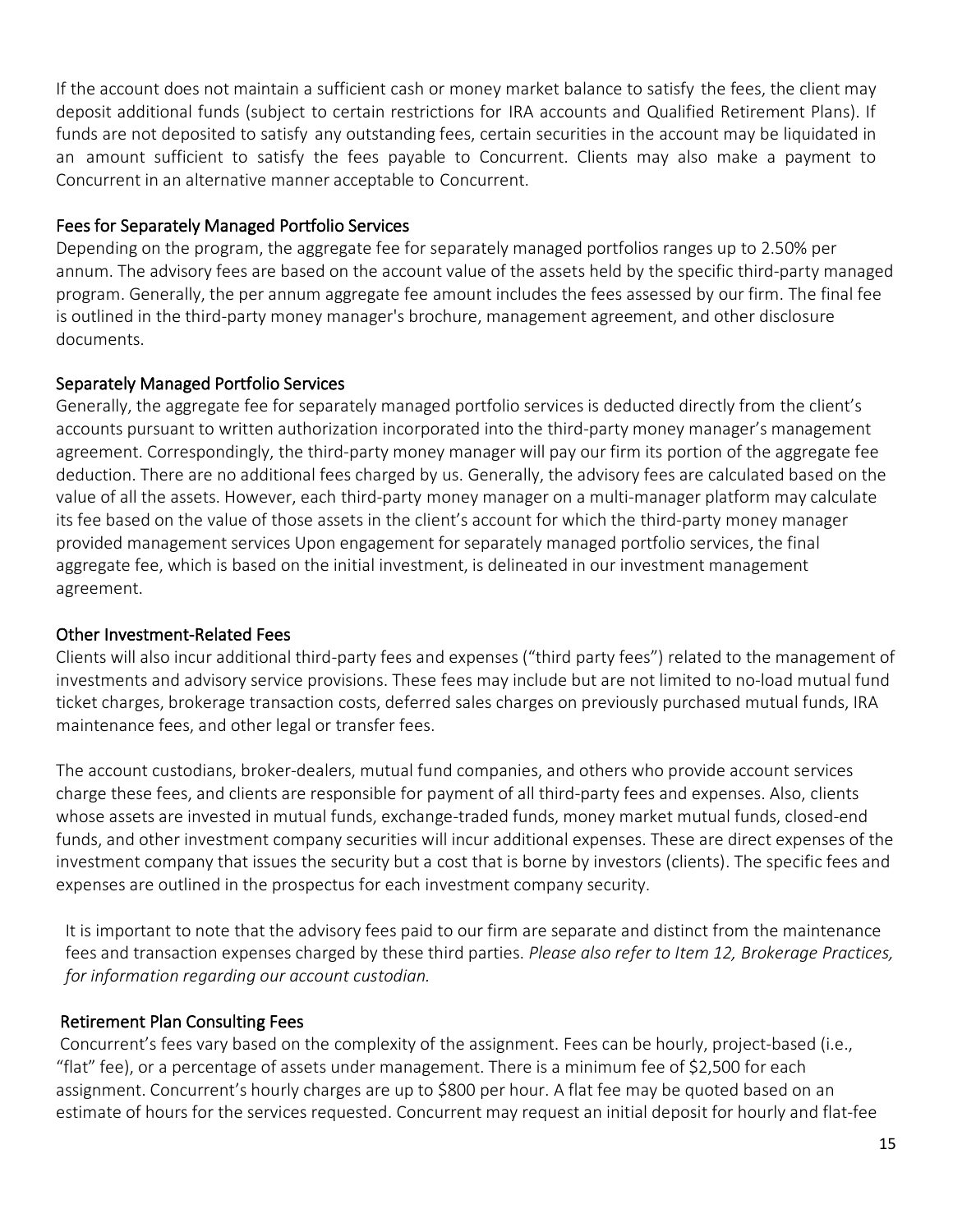arrangements. The amount of a requested retainer will never exceed the fee for services to be provided within the first six (6) months of an engagement.

Each engagement is individually negotiated and tailored to accommodate the needs of the individual plan sponsor, as memorialized in the Advisory Agreement. Concurrent has offers several fee options. We may be compensated based on an annual percentage of plan assets for services involving ongoing reviews, or it may be compensated by an hourly fee or flat fee. Alternatively, these different types of fees may also be combined as appropriate for the different types of services requested by the client. Typically, the annual fee ranges from 0.50% to 1.50% of plan assets depending on the services requested and the size of the plan. The annual fees are negotiable and are pro-rated and paid in advance on a quarterly basis. Fees will be based upon the value of the plan at the end of the quarter. Plan sponsors are invoiced in advance at the beginning of each calendar quarter.

Clients may terminate Concurrent's services at any time upon written notice. Upon termination, the client would be responsible only for the pro-rata portion of fees attributable to work already performed for the client.

## Fees for Educational Seminars/Workshops

The fee for an educational seminar provided by Concurrent generally ranges from free to \$20,000 per participant for up to 2 hours. Usually, any fees charged by Concurrent are paid in advance by the participants, employer or civic or nonprofit group sponsoring the seminar. If seminar attendees are responsible for payment of the seminar fees, such obligation, and the amount of the fee per attendee will be published on the seminar announcement or invitation. The fee is due prior to the commencement of the seminar. Educational Seminars are performed as scheduled by the client and Concurrent per the agreement. After the seminar has been conducted, the fee is not refundable. Educational seminars do not serve as financial advice.

## Financial Planning Webinars

Fees for financial planning webinars range from free to \$10 and up. The fee depends on the financial planning topic and the length of the webinar presentation. Invitations for webinars are offered through an online service. Financial planning webinars do not serve as financial advice.

#### Fees for Speaking Engagements

Preston D. Cherry is a public speaker. Generally, fees for his speaking engagements range from \$5,000 to \$20,000 plus travel expenses, depending on sponsor, date, location, and program requested (includes, but rarely, free). For all speeches, 50% of the balance is due before the event, and the remaining balance is due at the conclusion of the event. The fee range is based on the content, amount of research conducted, number of hours of preparation needed, and the number of attendees. The content is based on topics that are currently relevant in the financial planning environment. Speaking topics do not serve as financial advice.

For Speaking Engagements, the Speaker shall make all reasonable attempts to make alternative travel arrangements to arrive in time for the presentation in the event of inclement weather or flight cancellation. If travel proves impossible, or the event is otherwise canceled, the Speaker's fee is waived, but the Client will still be responsible for reimbursement of any non-refundable travel expenses already incurred.

If the Client decides to cancel or change the date of the event for any reason besides weather or similar unforeseen causes, the Client will still be responsible for reimbursement of any non-refundable travel expenses already incurred and will provide payment for 50% of the Speaker's fee if the cancellation occurs within 30 days of the event.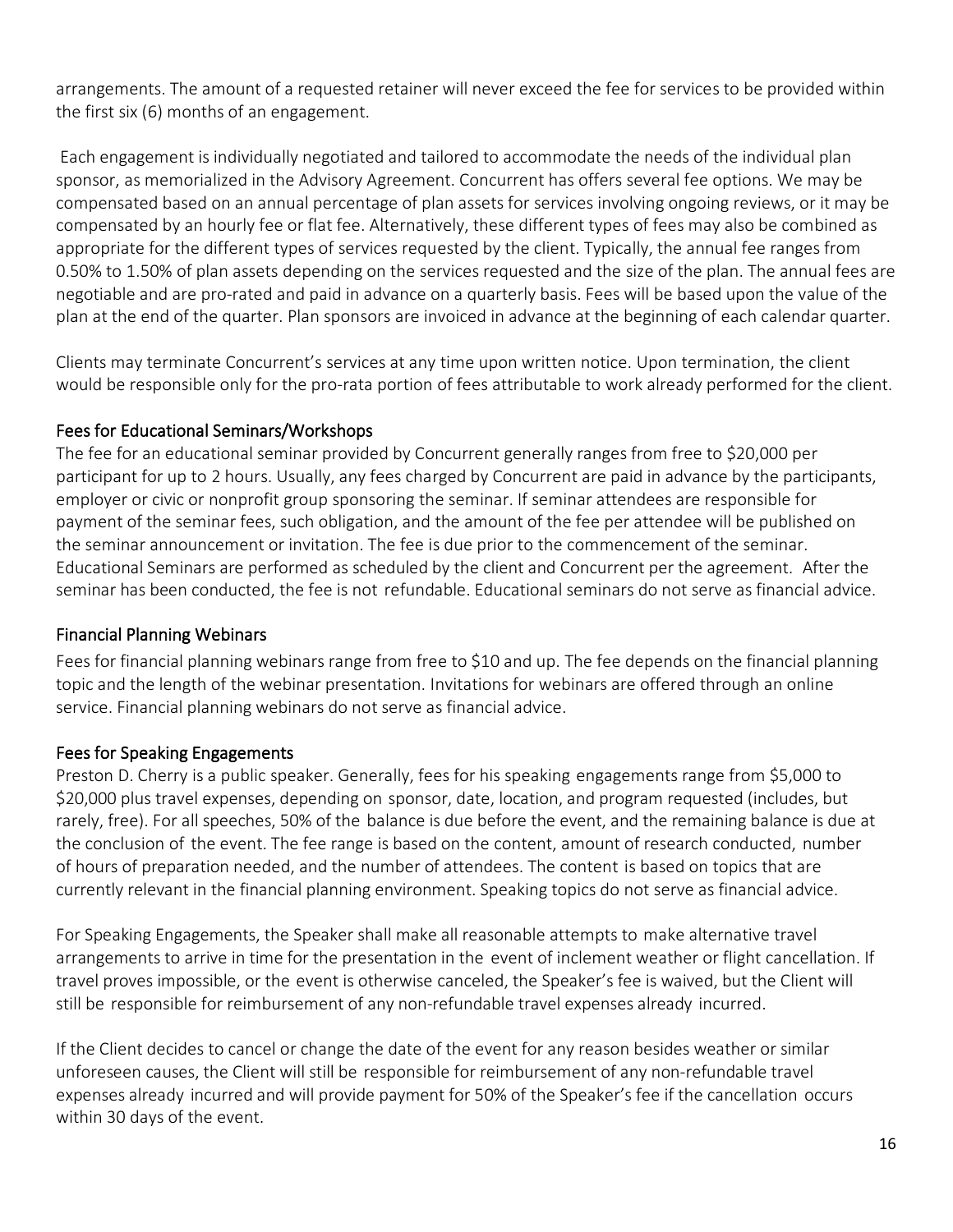If the Speaker must cancel due to health or similar unforeseen circumstances, the Speaker will make all attempts to find a reasonable alternative engagement date and will absorb any incremental additional costs for obtaining alternative travel arrangements. If an alternative date cannot be obtained, the Client will not be responsible for any travel costs already incurred by the Speaker or any portion of the Speaker's fee.

#### Fees for Online & Classroom Instruction

Preston D. Cherry engages in online and classroom instruction. Generally, his hourly fee begins at \$750 per hour of service. Instructions do not serve as financial advice.

#### Termination of Agreement

Clients who do not receive this Brochure at least 48 hours in advance of signing our Advisory Agreement may terminate the Comprehensive Financial Planning Agreement, Hourly Financial Planning Agreement, and Investment Management Agreement without penalty within 5 business days after entering into the agreement. After the 5-day period, the referenced agreements will continue in effect until terminated by either party 30 days prior to written notice. After the 5-day period, the initial planning fee is non-refundable. Any fees due to the client upon the effective date of termination will be refunded on a prorated basis.

In the event of termination, any prepaid, unearned fees will be refunded within fourteen (14) business days, and any earned, unpaid fees due to us will be collected prior to disbursement of funds if any. If we are unable to deduct final fees from the account(s), in the case of an account transfer, we will transmit an invoice to the client, which is due upon receipt. Clients pay final invoices by mailing a check to our address herein.

#### Past Due Accounts

Concurrent reserves the right to stop work on any account that is more than 60 days overdue. Additionally, Concurrent reserves the right to terminate any financial planning engagement where a client has willfully concealed or refused to provide pertinent information about financial situations when necessary and appropriate, in Concurrent's judgment, to provide proper financial advice. Any unused portion of fees collected in advance will be refunded within 30 days.

#### External Compensation for the Sale of Securities to Clients

<span id="page-16-0"></span>Concurrent does not receive any compensation from outside sources, such as commissions or referral fees. The firm is not affiliated with entities that sell financial products or securities.

## Item 6 Performance-Based Fees and Side-By-Side Management

Concurrent does not accept performance-based fees currently

## Sharing of Capital Gains

Fees are not based on a share of the capital gains or capital appreciation of managed securities.

## <span id="page-16-1"></span>Item 7 Types of Clients

#### **Description**

Concurrent provides personalized, confidential financial planning, consulting, educational seminars, and Investment Management Services to individuals, trusts, estates, charitable organizations, and small businesses. Client relationships vary in scope and length of service. The firm does not require a minimum portfolio size or charge a minimum annual fee for clients to open or maintain an account.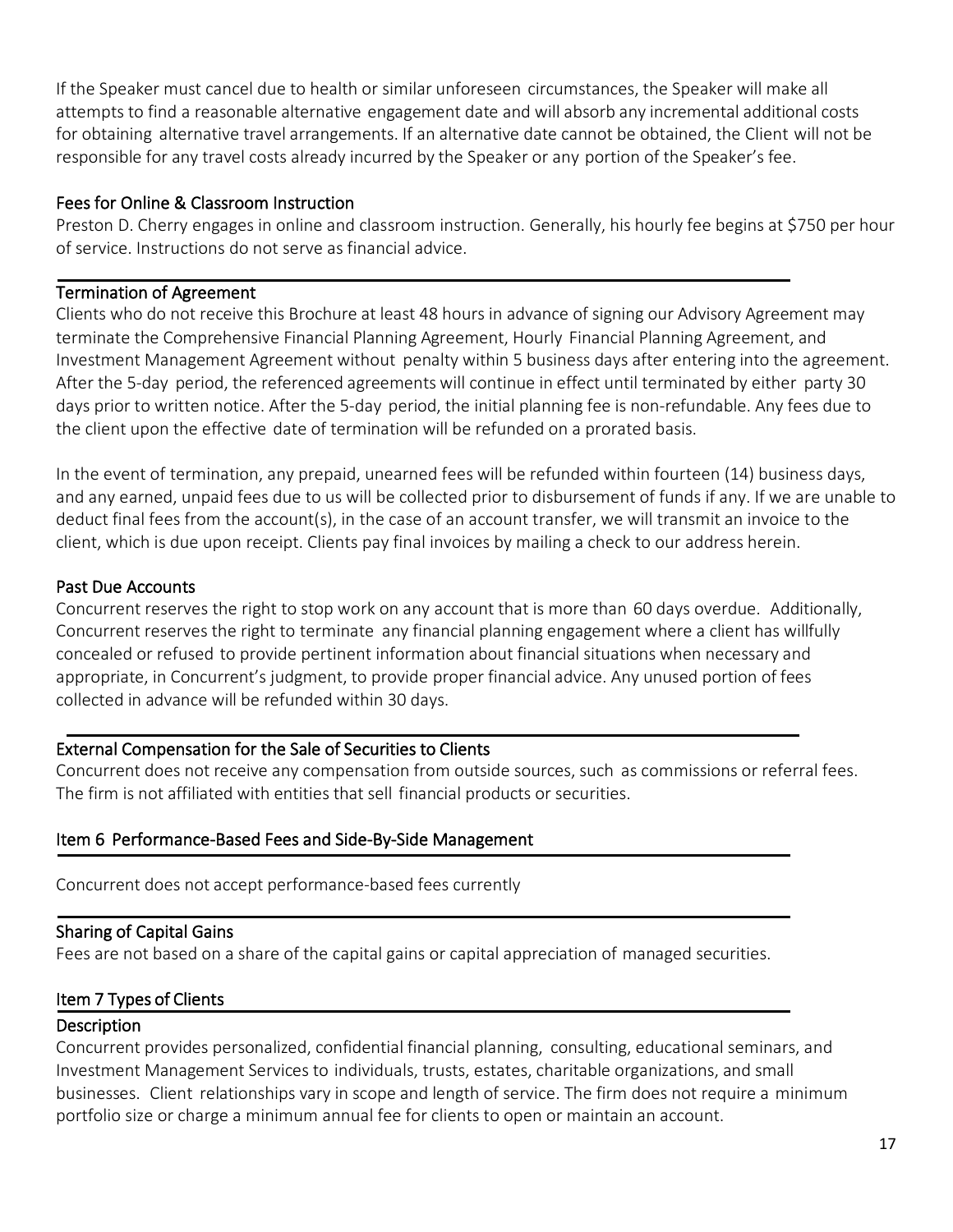# <span id="page-17-0"></span>Item 8 Methods of Analysis, Investment Strategies, and Risk of Loss

## Method of Analysis

Concurrent primarily uses a fundamental approach that incorporates monetary policy, economic conditions, earnings, industry outlook, historical data, price-earnings ratios, dividends, the general level of interest rates, company management, debt ratios, and tax benefits to make the firm's allocation decisions.

In addition to fundamental analysis, Concurrent may also employ technical analysis. Technical analysis is used for analyzing various economic and market trends. These trends, both short- and long-term, are used for determining specific trade entry and exit points and broad economic analysis. These trends may include put/call ratios, pricing trends, moving averages, volume, and changes in volume, among others.

Limits of technical analysis: Technical analysis is the study of past market action to try to gauge what the market might do in the future. Technical analysis does not care about the "value" of a company. Technical analysis is only interested in the price movements in the market. There are three basic assumptions that technical analysis is built from:

- All known information related to security is reflected in the price of the stock. This includes fundamental factors.
- Prices move in trends: In technical analysis prices of securities tend to move in observable trends with a tendency to stay in the trend.
- History repeats itself: Technical analysis is the study of what has happened to the price of a security in the past with the expectation that history tends to repeat itself. The repetitive nature of price movements is attributed to market psychology.

Keep in mind that technical analysis is performed by humans, it is not an exact science, and as such, is not perfect. Technical analysis only focuses on market action. Technical analysis is only one approach to analyzing stocks. Past performance, price trends & history are no guarantee of future results. Furthermore, all information related to securities tends not to be reflected in the price of the stock.

Limits of Fundamental Analysis: Fundamental analysis is a technique that attempts to determine a security's value by focusing on underlying factors that affect a company's *actual* business and its prospects by utilizing annual and quarterly reports containing two key financial statements (balance sheet and income statement).

- Fundamental tends to make forecast predictions about the future based on the potential strength or weakness of past and present quantitative and qualitative data that may not come true.
- Fundamental analysis can be a lengthy, complex process.
- Fundamental analysis tends to not consider the market supply and demand (i.e. price trends, information availability) in security.

Past performance & the fundamental financial strength of a company is no guarantee of future results.

## Sources of Information

Research and analysis is derived from numerous sources, including financial media companies, third-party research materials, Internet sources, corporate rating services, and review of company activities, including annual reports, prospectuses, filings with the Securities and Exchange Commission, press releases and research prepared by others. Employees of Concurrent also participate in conference calls and industry conferences. Recommendations are based on publicly available reports, analysis, research materials, computerized programs and models, and various subscription services.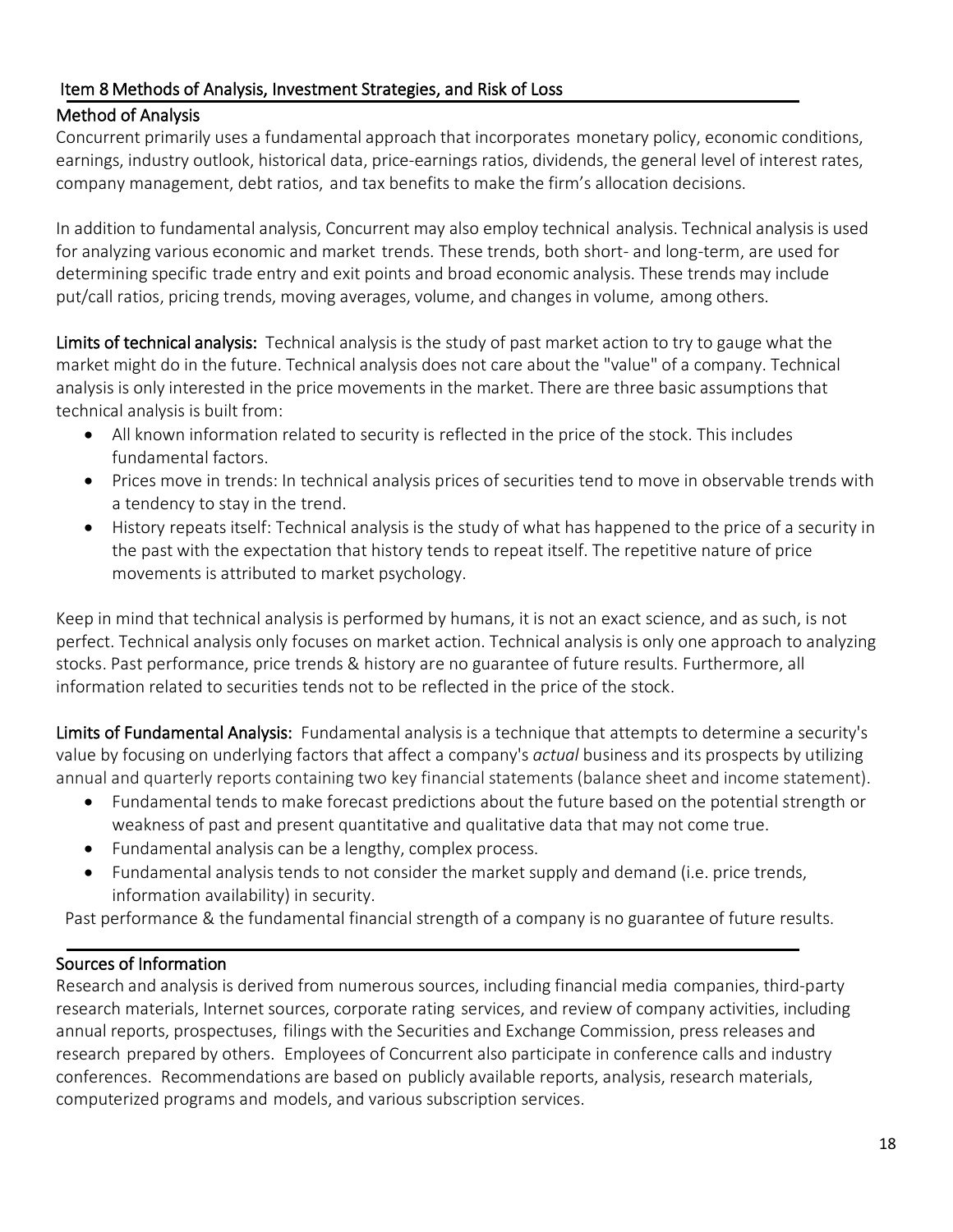#### Investment Strategies

Concurrent assesses the client's goals, needs, current financial situation, and risk tolerance to provide effective Investment Management Services. Based upon this assessment and Concurrent's best judgment, Concurrent creates the investment policy and makes asset allocation decisions to help clients achieve their overall financial objectives while minimizing risk. Unless engaged for hourly, we use a client's financial plan to formulate the investment strategy. The clients may change their objectives at any time.

The primary investment strategy used on client accounts is strategic asset allocation utilizing a core and satellite approach. The firm uses passively-managed, low-cost mutual funds (typically index mutual funds) and exchange-traded funds (ETFs) as the core investments and actively-managed mutual funds where fund managers have opportunities to create value by security selection. Mutual funds and ETFs are chosen for liquidity purposes, as well as the ability to utilize skilled managers in each asset class at relatively low costs.

Concurrent's asset allocation strategy also may reflect different asset classes (e.g., security type, geographic location, and capitalization) and investment styles (e.g., growth and value) as appropriate for each client. A fundamental, long-term buy-and-hold approach to investment selection and implementation with an emphasis on proper re-balancing is favored.

We may utilize equities, fixed income securities, and separately managed accounts in similar investment strategies. We may also recommend more tactical strategies, if appropriate for the client.

#### Material Mutual Fund (MFs) & ETF (ETFs) Risks:

Potential Price Uncertainty (MFs): With an individual stock or an ETF, an investor can obtain real-time (or close to real-time) pricing information with relative ease by checking financial websites or by calling a broker. By contrast, with a mutual fund, the price at which an investor purchases or redeems shares will depend on the fund's NAV, which the fund might not calculate until many hours after an order has been placed.

Mutual funds are required by law to price their shares each business day and they typically do so after the major U.S. exchanges close. This means that, when an investor places a purchase order for mutual fund shares during the day, the investor will not know what the purchase price is until the next NAV is calculated.

- Bid-ask spread (ETFs): and other securities that trade on a securities market have two market prices the bid price and the ask price. The term bid refers to the highest price a buyer will pay to buy a specified number of ETF shares at any given time. The term ask refers to the lowest price at which a seller will sell the ETF shares. The bid price will be lower than U.S. SECURITIES AND EXCHANGE COMMISSION | 29 the ask price and the difference between two prices is called the spread. An example is an ETF share that is trading for \$59.50/\$60. The bid price is \$59.50, the ask price is \$60.00, and the spread is 50 cents. If an investor buys 200 ETF shares at the ask price of \$60 and sells them immediately at the bid price of \$59.50, the investor will incur a loss of \$100. This example demonstrates the impact of the spread on an ETF investment. ETFs that are more liquid and have higher trading volume have tighter or smaller spreads. The spread can be thought of as a hidden cost to investors since spreads reduce potential returns.
- Changes in discounts and premiums to NAV(ETFs): For a variety of reasons, an ETF's market price may reflect a premium or a discount to the ETF's underlying value or NAV. This is a potential cost but also a potential gain. An ETF share is trading at a premium when its market price is higher than the NAV or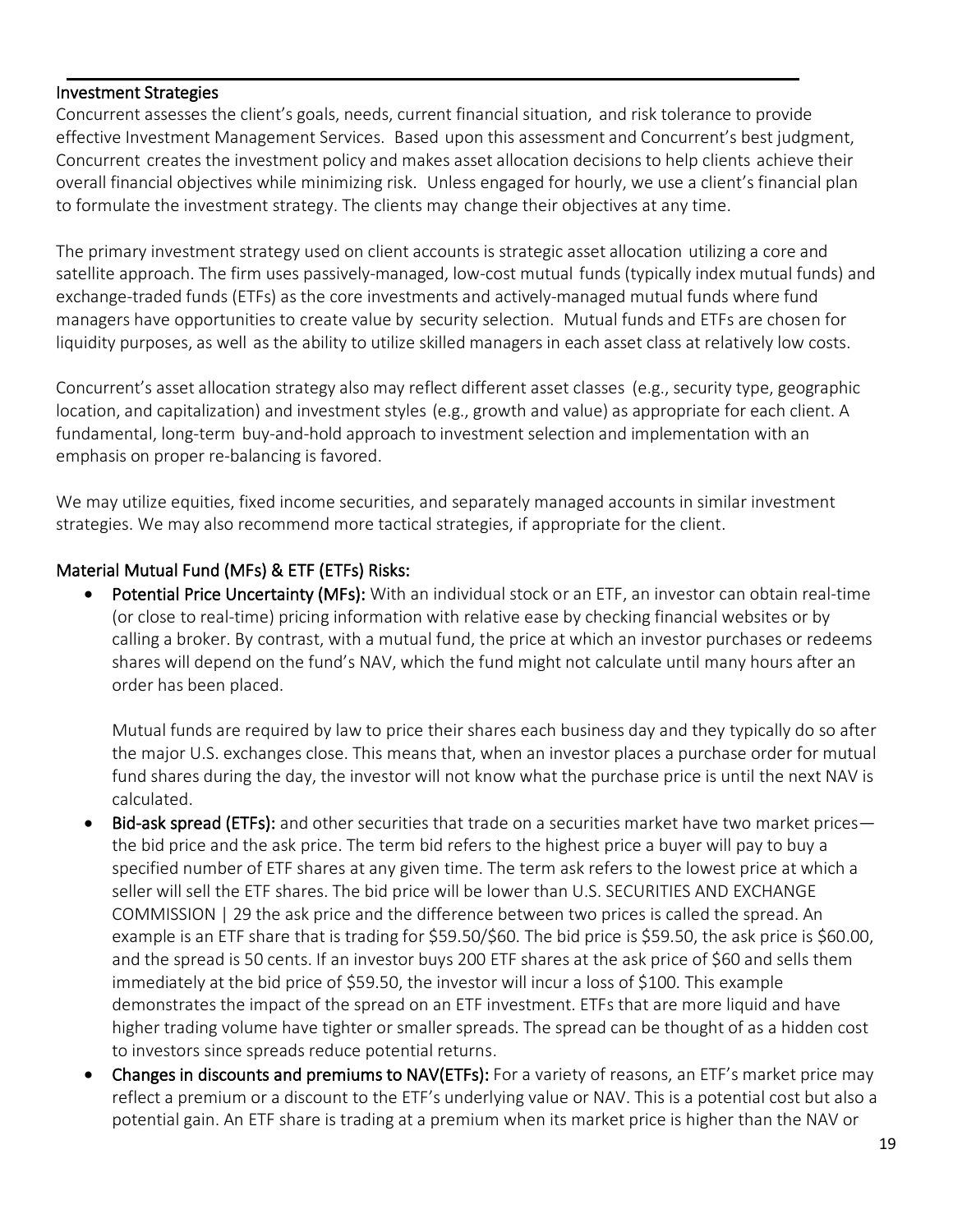the value of its underlying holdings. An ETF share is trading at a discount when its market price is lower than the NAV or value of its underlying holdings. An investor may, therefore, pay more or less than the NAV when buying shares or receive more or less than NAV when selling shares.

- Tax Consequences (ETFs & MFs): When an investor buys and holds an individual stock or bond, the investor must pay income tax each year on the dividends or interest received. But the investor will not have to pay any capital gains tax until he or she sells and unless he or she makes a profit. Mutual funds and ETFs are somewhat different. As with an individual stock, when an investor buys and holds mutual fund or ETF shares the investor will owe income tax each year on any dividends received. In addition, the investor will also owe taxes on any personal capital gains in years when an investor sells shares. However, unlike with an individual stock, an investor may also have to pay taxes each year on the mutual fund's or ETF's capital gains even if the mutual fund or ETF has had a negative return and the investor has not sold any shares. That is because the law requires mutual funds and ETFs to distribute any net capital gains on the sale of portfolio securities to shareholders.
- Investment Companies Risk. When a client invests in open-end mutual funds or ETFs, the client indirectly bears its proportionate share of any fees and expenses payable directly by those funds. Therefore, the client will incur higher expenses, many of which may be duplicative. In addition, the client's overall portfolio may be affected by losses of an underlying fund and the level of risk arising from the investment practices of an underlying fund (such as the use of derivatives). ETFs are also subject to the following risks: (i) an ETF's shares may trade at a market price that is above or below their net asset value; (ii) the ETF may employ an investment strategy that utilizes high leverage ratios; or (iii) trading of an ETF's shares may be halted if the listing exchange's officials deem such action appropriate, the shares are delisted from the exchange, or the activation of market-wide "circuit breakers" (which are tied to large decreases in stock prices) halts stock trading generally. The Adviser has no control over the risks taken by the underlying funds in which clients invest.

#### Risks Associated with Securities

Apart from the general risks outlined above which apply to all types of investments, specific securities may have other risks.

- Common stocks may go up and down in price quite dramatically, and in the event of an issuer's bankruptcy or restructuring could lose all value. A slower growth or recessionary economic environment could have an adverse effect on the price of all stocks.
- Corporate Bonds are debt securities to borrow money. Generally, issuers pay investors periodic interest and repay the amount borrowed either periodically during the life of the security and/or at maturity. Alternatively, investors can purchase other debt securities, such as zero-coupon bonds, which do not pay current interest, but rather are priced at a discount from their face values and their values accrete overtime to face value at maturity. The market prices of debt securities fluctuate depending on such factors as interest rates, credit quality, and maturity. In general, market prices of debt securities decline when interest rates rise and increase when interest rates fall. The longer the time to a bond's maturity, the greater its interest rate risk.
- Municipal Bonds are debt obligations generally issued to obtain funds for various public purposes, including the construction of public facilities. Municipal bonds pay a lower rate of return than most other types of bonds. However, because of a municipal bond's tax-favored status, investors should compare the relative after-tax return to the after-tax return of other bonds, depending on the investor's tax bracket. Investing in municipal bonds carries the same general risks as investing in bonds in general. Those risks include interest rate risk, reinvestment risk, inflation risk, market risk, call or redemption risk, credit risk, and liquidity and valuation risk.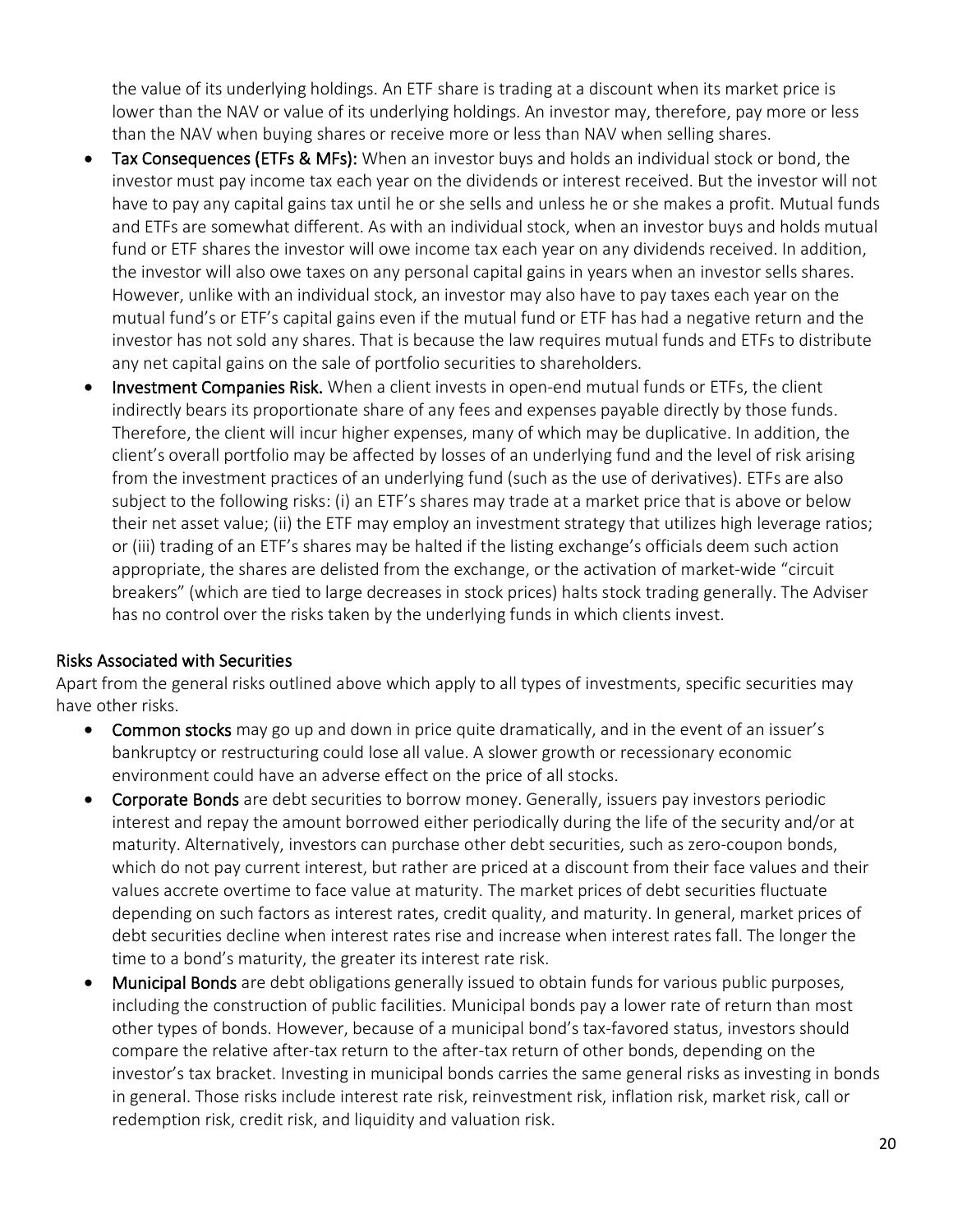#### Risks Associated with Cryptocurrencies:

• Cryptocurrency is a digital representation of value that functions as a medium of exchange, a unit of account, or a store of value, but it does not have legal tender status. Cryptocurrencies are sometimes exchanged for U.S. dollars or other currencies around the world, but they are not generally backed or supported by any government or central bank. Their value is completely derived from market forces of supply and demand, and they are more volatile than traditional currencies. Purchasing cryptocurrencies comes with several risks, including volatile market price swings or flash crashes, fraud, market manipulation, and cybersecurity risks. In addition, cryptocurrency markets and exchanges are not regulated with the same controls or customer protections available in equity, option, futures, or foreign exchange investing. There is no assurance that a person who accepts a cryptocurrency as payment today will continue to do so in the future.

#### Risk of Loss

Although we utilize conventional investment analysis methods and strategies, there remains some level of material risk. We primarily utilize fundamental analysis methods that measure the risks of companies by formulating assumptions based on historical financial representations. Although we use valid data sources, examine expense ratios, review return, and risk ratings extensively, refer to economic indicators, review the implications of monetary policy, and consider management team tenure, our strategies are implemented because of assumptions that are derived from the analysis of historical data.

The results of investment strategies derived from this method of analysis are not guaranteed, and the past performance of an investment is not indicative of future financial returns. Clients should be aware that all securities and/or investment strategies have various types of risks. While it is impossible to name all potential risks associated with our specific methods of analysis and investment strategies, some risks are as follows:

- Market Risk: The price of a security may drop in reaction to tangible and intangible events and conditions. This type of risk is caused by external factors independent of a security's particular underlying circumstances. For example, political, economic, and social conditions may trigger market events.
- Asset Allocation Risks. The asset classes represented in a client's portfolio holdings can perform differently from each other at any given time, as well as over the long term. A client's portfolio holdings will be affected by the allocation among, exchange-traded funds, mutual funds, and occasionally fixed income securities (bonds) and equities. If any asset class that comprises a client's holdings underperforms, the performance of other asset classes may suffer.
- Time Horizon Risks. A client may require the liquidation of portfolio holdings at a time earlier than the anticipated stated time horizon. If liquidations occur during a period that portfolio values are low, the client will not realize as much value as he/she would have, had the portfolio holdings had the opportunity to gain value (or regain its value) as investments frequently do.
- Regulatory and Governmental Risk. Changes in laws and regulations can change the value of securities. Certain industries are more susceptible to government regulation. If portfolio holdings are invested heavily in a particular sector or industry, correlating changes in zoning, tax structure, or specific industry regulations could have an impact on returns or holdings.
- Reliance on Advisor. The performance of clients' portfolio holdings depends on the skill and expertise of our firm's staff to make appropriate investment decisions. The success of client portfolios depends upon our firm's ability to develop and implement investment strategies and to apply investment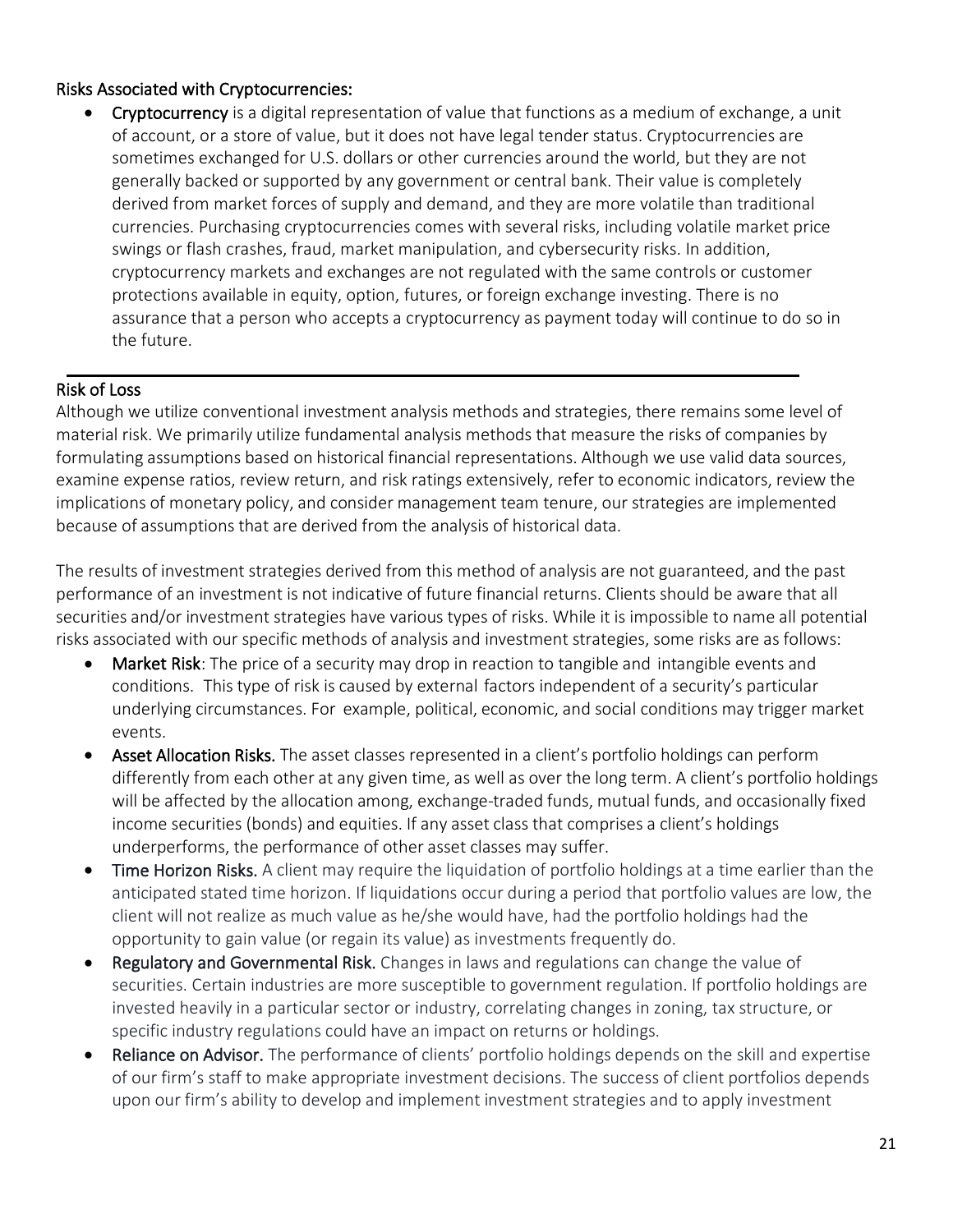techniques and risk analyses that achieve a client's investment objectives. Subjective decisions made by us may cause portfolios to incur losses or to miss profit opportunities on which it may otherwise have capitalized.

- Interest Rate Risk: Fluctuations in interest rates can affect the prices of securities. For example, when interest rates rise, yields on existing bonds become less attractive, causing their market values to decline.
- Inflation Risk: When any type of inflation is present, a dollar today will not buy as much as a dollar next year because purchasing power is eroding at the rate of inflation.
- Currency Risk: Non-U.S. investments are subject to fluctuations in the value of the dollar against the currency of the investment's originating country. This is also referred to as exchange rate risk.
- Reinvestment Risk: This is the risk that future proceeds from investments may have to be reinvested at a potentially lower rate of return (i.e., interest rate). This primarily relates to fixed-income securities.
- Business Risk: This risk is associated with investing in a particular industry or company within an industry. For example, oil-drilling companies depend on finding oil and then refining it (a lengthy process) before they can generate a profit. These companies carry a higher risk of profitability than an electric company, which generates its income from a steady stream of customers who buy electricity despite the economic environment.
- Liquidity Risk: Liquidity is the ability to readily convert an investment into cash. Generally, assets are more liquid if many traders are interested in a standardized product. For example, Treasury Bills are highly liquid, while real estate properties are not.
- Financial Risk: Excessive borrowing to finance business operations increases the risk of profitability because the company must meet the terms of its obligations in good times and bad. During periods of financial stress, the inability to meet loan obligations may result in bankruptcy and/or a declining market value.

Notwithstanding the method of analysis or investment strategy employed by our firm, the assets within a portfolio are subject to the risk of devaluation or loss. There is no guarantee that portfolio holdings or investment assets will achieve the desired investment objectives. Many different events can affect the value of investment assets or portfolio holdings, including, but not limited to, changes in the financial status of companies, market fluctuations, changes in exchange rates, trading suspensions and delays, economic reports, and natural disasters. While this information provides a synopsis of the events that may affect investments, this listing is not exhaustive.

# INVESTING IN SECURITIES INVOLVES A RISK OF LOSS THAT CLIENTS SHOULD BE PREPARED TO BEAR. CLIENTS MAY LOSE ALL OR A SUBSTANTIAL AMOUNT OF THEIR INVESTMENT.

## <span id="page-21-0"></span>Item 9 Disciplinary Information

# Legal and Disciplinary

Neither our firm nor management personnel has been involved in any industry-related legal or disciplinary event.

# <span id="page-21-1"></span>Item 10 Other Financial Industry Activities and Affiliations

## Financial Industry Activities

No Concurrent employee is registered or has an application pending to register, as a broker-dealer or a registered representative of a broker-dealer.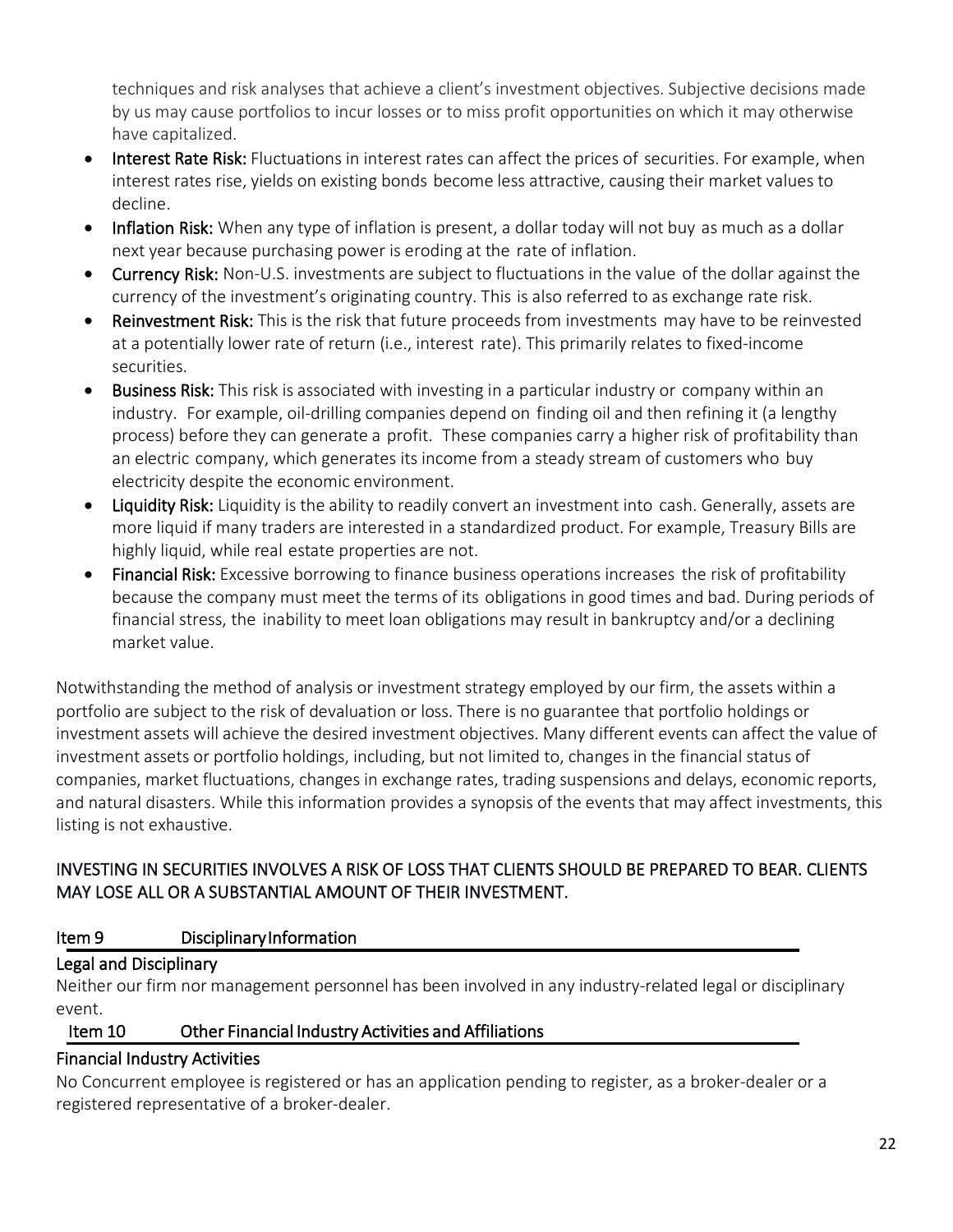No Concurrent employee is registered, or has an application pending to register, as a futures commission merchant, commodity pool operator or commodity trading advisor.

Concurrent does not have any related parties. As a result, we do not have a relationship with any related parties. Concurrent only receives compensation directly from clients. We do not receive compensation from any outside source. We do not have any conflicts of interest with any outside party.

### **Affiliations**

Concurrent has a custodial and brokerage relationship with Shareholders Service Group (SSG), and Vanguard. SSG utilizes the custody and clearing services of Pershing, LLC, a Bank of New York Securities Group. Concurrent recommends but does not require that discretionary investment management accounts utilize the custodial and brokerage services of Shareholders Service Group (SSG), Altruist, or Vanguard.

SSG, Altruist, and Vanguard provide custodial and brokerage services including online services for account administrative and operational support. Online services include electronic trading, account forms and applications, trading authorization, accounting and reporting, and other relevant administration and support services.

Shareholders Service Group is located at 9845 Erma Road, Suite 312, San Diego, CA 92131. Pershing, LLC, located at One Pershing Plaza, Jersey City, NJ 07399, performs custody and clearing services on behalf of Shareholders Service Group. Altruist for Advisors is located at 1621 Abbot Kinney Blvd, Floor 2, Venice CA, 90291. Vanguard 400 Devon Park Drive Wayne, PA 19087-1815. For more information, please refer to Item 12 below, Brokerage Practices.

## Other Investment Advisers

We do recommend other investment advisors to our clients. Please review Items 4 and 5 herein relative to Separately Managed Portfolio Services. Due to the nature of these arrangements, the compensation derived from advisory products and services of other investment advisors (i.e., third-party money managers) can result in a substantial concentration of products and services that benefit our firm. These arrangements are fully disclosed to clients before effecting transactions. Additionally, our chief compliance officer will periodically review transactions to assess over-concentration with respect to any product and service offering by a particular third-party money manager, evaluate client suitability to ensure compatibility with advisory programs, and assess fee structures for compensation that appears to extend beyond customary thresholds.

## <span id="page-22-0"></span>Item 11 Code of Ethics

## Code of Ethics

Concurrent adheres to the code of ethics of the Certified Financial Planner Board of Standards, Inc, Financial Planning Association (FPA), and the Financial Therapy Association (FTA). All documents are available upon request.

## Participation or Interest in Client Transactions

Concurrent may buy or sell securities that are also recommended to clients. In no event will such recommendations be made where the ownership interests of Concurrent or any related person is more than a "de minimis" interest, or where Concurrent or any related person could influence the value of personal holdings through making such recommendations. Concurrent enforces the prohibition against insider trading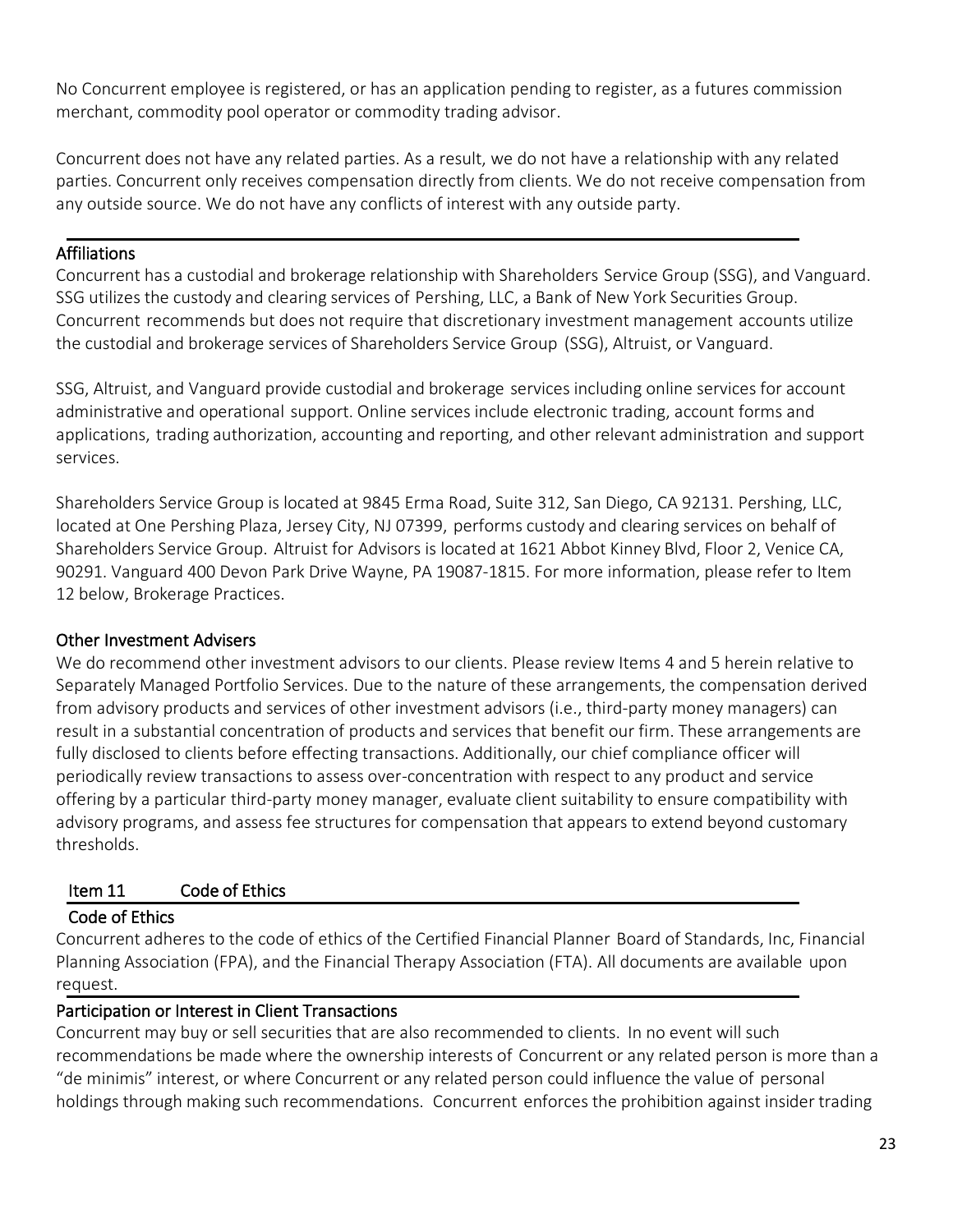per the applicable rules of the Investment Advisor Act of 1940. Employees may not trade their own securities ahead of client trades. Concurrent maintains the required personal securities transactions records of all employees.

## <span id="page-23-0"></span>Item 12 Brokerage Practices

#### Selecting Brokerage Firms

Concurrent does not have any affiliation with product sales firms. Specific broker-dealer or custodian ("custodian") recommendations are made to clients based on their need for such services according to the clients' investment plan.

Concurrent does not have discretionary authority to select the custodian for custodial and execution services. Client's direct trades for non-discretionary investment accounts and authorize Concurrent to direct trades to the custodian for discretionary investment accounts as agreed in the Investment Management Agreement or by a limited agent authorization.

Clients' assets must be maintained in an account at a qualified custodian, generally a broker-dealer or bank. If a client request that Concurrent make a recommendation, Concurrent will recommend custodians based on the proven integrity and financial responsibility of the firm, best execution of orders at reasonable commission rates, reporting abilities, and the quality and responsiveness of client service.

Assessing these factors in aggregate allows CCFP to fulfill its duty to seek the best execution for its clients' securities transactions. Concurrent does not guarantee that the custodial broker-dealer recommended for client transactions will necessarily provide the best possible price, as the price is not the sole factor considered when seeking the best execution.

Concurrent does not maintain custody of a client's assets managed by Concurrent, although Concurrent may be deemed to have custody of a client's assets if the client gives Concurrent authority to withdraw advisory fees from the client's account for discretionary accounts (see Item 15— Custody, below).

## Custodian Recommendation

After considering the factors above, we recommend that our clients use Shareholder Services Group, Inc. (hereinafter, "SSG") a registered broker-dealer, a member of FINRA, and a member of the SIPC or Altruist Financial LLC, an unaffiliated SEC-registered broker-dealer and FINRA/SIPC member, as the introducing broker to Apex Clearing Corporation, an unaffiliated SEC-registered broker-dealer and FINRA/SIPC member, as to the clients' custodian. Clients may not direct us to use a specific broker-dealer to execute transactions. However, clients may custody of their assets at a custodian of their choice.

SSG nor Altruist does not impose on its advisors a minimum value for assets under management or a minimum number of clients. The firm's custodians provide many no-transaction-fee mutual funds and lowcost portfolios of ETFs. For more information, please refer to Item 10, Other Financial Industry Activities and Affiliations.

## Custodial Service Agreements

Concurrent maintains a custodial services agreement with SSG and Altruist. Our firm is independently owned and operated and is not affiliated with SSG nor Altruist. Moreover, although SSG is a registered broker-dealer, the Advisor is not affiliated with the brokerage firm and the Broker does not supervise the advisor, its agents,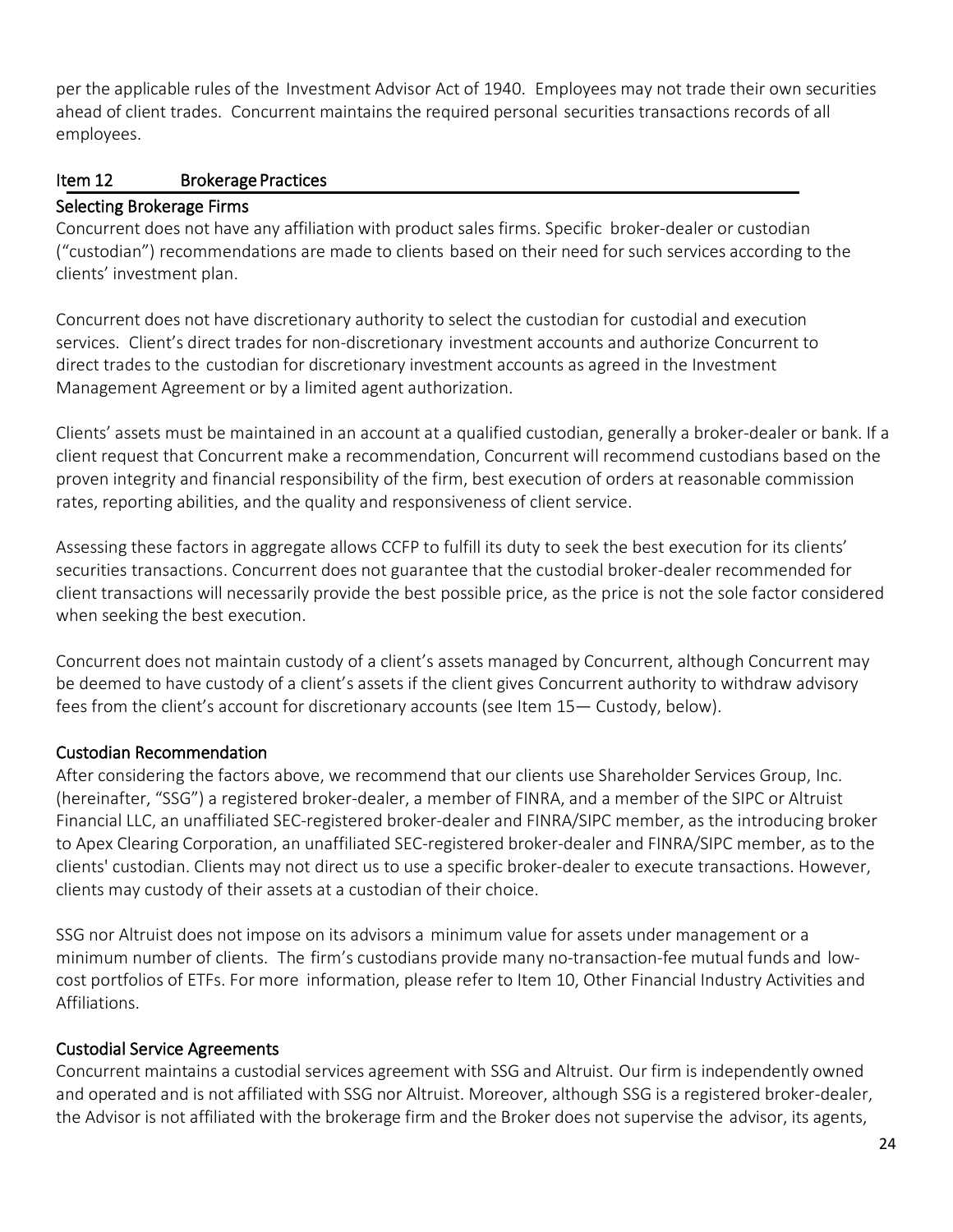or its investment activities.

• SSG provides brokerage and asset custody services exclusively for independent registered investment advisers. SSG does not serve individual investors directly.

Custodians may earn compensation directly from mutual fund companies participating in their mutual fund programs. Concurrent does not receive any commission or fee in connection with its recommendation of SSG, Altruist or any other broker or bank.

As a result of our established services agreement, cost implications, operational support, and custodial services provided, SSG receives preferential status in the recommendation of custodians for our clients' advisory transactions.

#### Altruist

For the benefit of no commissions or transaction fees, fully digital account opening, a large variety of security options and complete integration with software tools, Concurrent recommends Altruist Financial LLC, an unaffiliated SEC-registered broker dealer and FINRA/SIPC member, as the introducing broker to Apex Clearing Corporation, an unaffiliated SEC-registered broker-dealer and FINRA/SIPC member, for some clients' custodian. Concurrent does not receive any research or other soft-dollar benefit by nature from its relationship with Altruist Financial LLC, nor does Concurrent receive any referrals in exchange for using Altruist Financial LLC as a broker-dealer.

#### Soft Dollar Benefits

Some of those services help Concurrent manage or administer Concurrent's clients' accounts, while others help the firm manage and grow its business. Support services are generally available on an unsolicited basis and at no charge to Concurrent.

The Firm's custodians also make available to Concurrent other products and services that benefit the firm but may not directly benefit the client or the client's account. These products and services assist the firm in managing and administering the clients' accounts, such as software and technology that may:

- Assist with back-office functions, recordkeeping, and client reporting of our clients' accounts.
- Provide access to client account data (such as duplicate trade confirmations and account statements).
- Provide pricing and other market data.

## Potential Soft Dollar Conflict of Interest

The availability of these services from the Firm's custodians benefits Concurrent because the firm does not have to produce or purchase these services. Concurrent may have an incentive to recommend that clients maintain their account with recommended custodians based on the firm's interest in receiving services that benefit the firm's business rather than based on the client's interest in receiving the best value in custody services and the most favorable execution of your transactions. This is a potential conflict of interest. Our selection is primarily supported by the scope, quality, and price of the recommended custodians' services.

## Brokerage for Client Referrals

We do not receive client referrals from broker-dealers or other third parties in exchange for using any brokerdealer.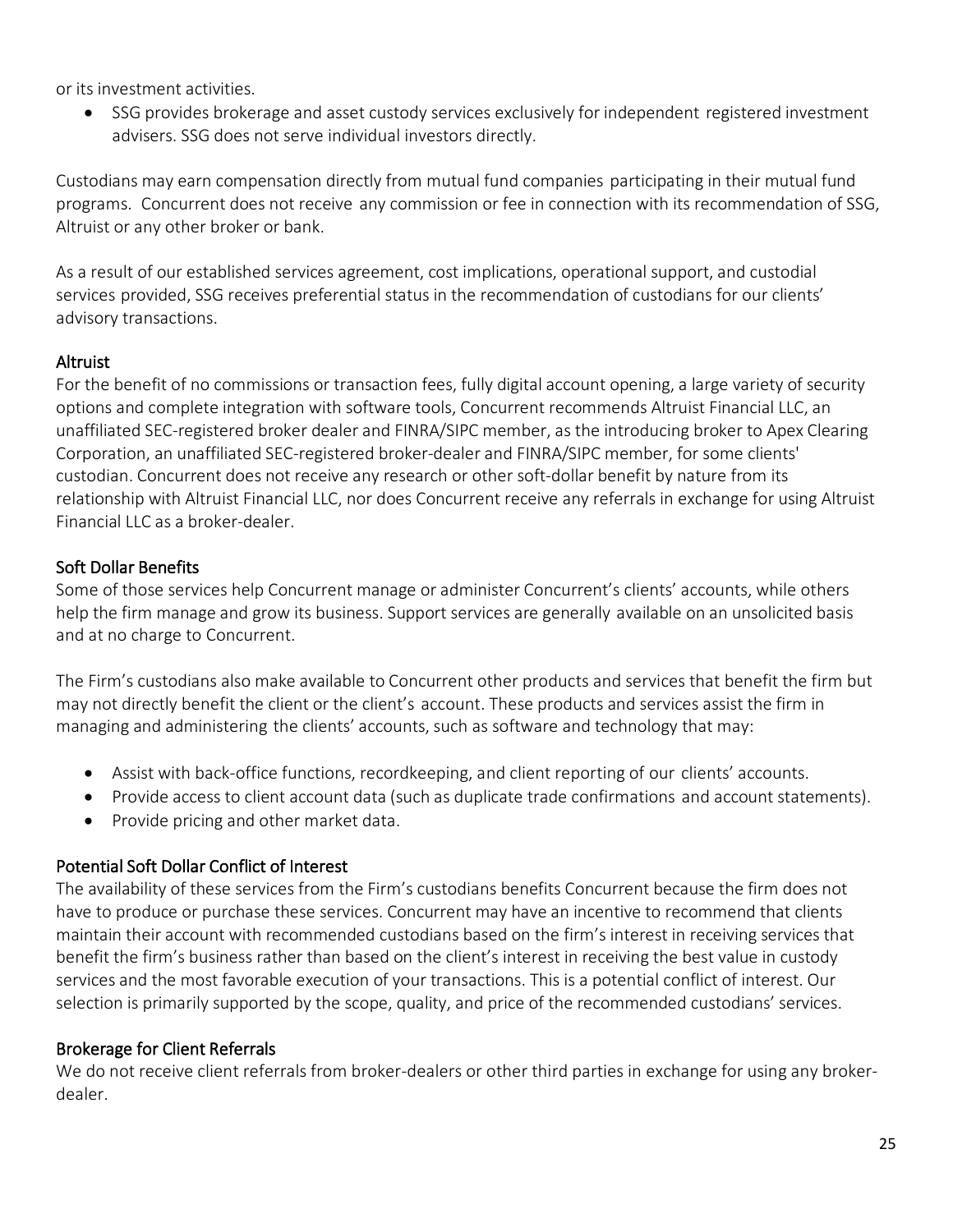#### Directed Brokerage

We recommend that clients utilize SSG. Our service agreement with SSG is designed to maximize trading efficiencies and cost-effectiveness on behalf of our clients. By recommending that clients use SSG as an account custodian, we seek to achieve the most favorable results relative to trading costs, allocation of funds, and rebalancing of client investments.

When using SSG as the custodian, Concurrent does not seek competitive bids on securities transactions on a trade-by-trade basis and cannot negotiate the transaction costs with the designated custodian. These costs are determined by the client's designated custodian and are typically based on the size of the client's account(s) and/or the overall relationship between Concurrent and the designated custodian.

We also permit clients to direct brokerage. If clients have an existing relationship with or prefer a particular account custodian (or broker-dealer), we will notify that account custodian of our advisor-client relationship and proceed accordingly. Clients are advised that there may be greater costs associated with brokerage transactions pursuant to a directed arrangement in that we may not be able to negotiate transaction costs.

If a client elects to direct brokerage, Concurrent will not be able to aggregate the clients' transactions for execution through other brokers or dealers with orders for other accounts advised by Concurrent. As a result, Concurrent may not obtain the best execution on the client's behalf, and the client may pay materially different commissions or other transaction costs or receive less favorable net prices on transactions for the client's account than would otherwise be the case.

#### Block Trading

To the extent that CCFP provides investment advisory services to its clients, the transactions for each client account generally will be effected independently, unless CCFP decides to purchase or sell the same securities for several clients at approximately the same time. CCFP may (but is not obligated to) combine or "bunch" such orders to obtain the best execution, negotiate more favorable commission rates or allocate equitably among CCFP's client's differences in prices and commissions or other transaction costs that might have been obtained had such orders been placed independently.

Under this procedure, transactions will be averaged as to price and will be allocated among clients in proportion to the purchase and sale orders placed for each client account on any given day.

- This practice is reasonably likely to result in administrative convenience for our firm and an overall economic benefit to clients.
- Clients benefit relatively with an averaged purchase or sell execution prices, lower transaction expenses, beneficial timing of transactions, or a combination of these and other factors. CCFP shall not receive any additional compensation or remuneration because of such aggregation.

## Trade Order Aggregation

Most trades are mutual funds or ETFs where trade aggregation does not garner any client benefit. Concurrent cannot aggregate orders for open-ended mutual funds. Aggregating does not affect the price paid by each client as an open-ended mutual fund only trades once a day at 4 p.m. However, some open-ended mutual funds have investment minimums, and some clients may not have enough cash to invest due to the minimum. These orders cannot be aggregated to satisfy the minimum investment.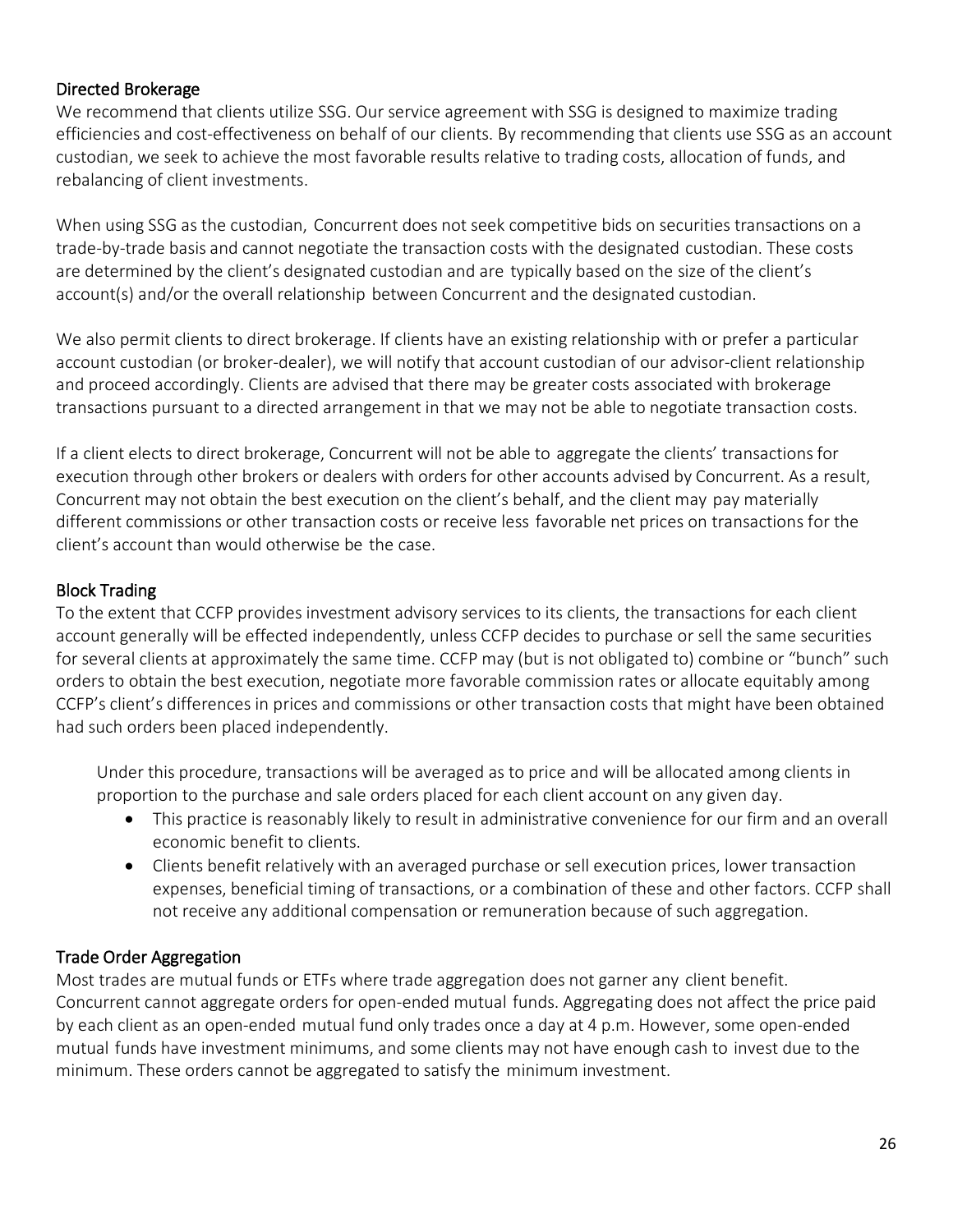For ETFs and other individual securities, Concurrent generally does not aggregate (combine for purposes of securing reduced commissions or transaction fees) any client transactions. Client accounts are individually reviewed and managed, and transaction costs are not saved by aggregating orders in almost all circumstances in which Concurrent arranges transactions. As a result, clients do not receive the benefits of reduced transaction fees such as aggregation of trades generally could provide to clients.

#### Non-Discretionary Investment Advisory Accounts

For non-discretionary investment management accounts, clients select the custodian and interface directly with the custodian. Concurrent will not seek better execution services from other broker-dealers nor will it be able to aggregate client transactions for execution through other brokers or dealers with orders for other accounts advised by Concurrent.

#### <span id="page-26-0"></span>Item 13 Review of Accounts

#### Periodic Reviews

Discretionary investment management portfolios are monitored by Preston D. Cherry, Founder/CEO, on an ongoing basis and internal account reviews are conducted quarterly. Non-discretionary investment management portfolios are reviewed annually. Comprehensive financial plan reviews will be conducted at least annually or more frequently as needed or upon client request. For hourly clients, there are no ongoing or automatic reviews provided.

## Review Triggers

Factors that may trigger reviews include, but are not limited to, changes in economic conditions, tax laws, or the client's financial situation or investment objectives.

#### Content of Client-Provided Reports and Frequency

Shareholders Service Group (SSG), or Altruist will send to the client's standard transaction confirmations and monthly and/or quarterly statements. Collectively, these reports will reflect investment holdings, transactions, and, when applicable, fees paid to Concurrent. Clients who elect non-discretionary portfolio management should ensure receipt of the applicable documents directly from the custodian or broker holding their funds and securities. Updates to comprehensive financial plans are made as needed.

## <span id="page-26-1"></span>Item 14 Client Referrals and Other Compensation

## Incoming Referrals

Concurrent may receive client referrals from professionals, financial trade associations (e.g., National Association of Personal Financial Advisors (NAPFA) and Financial Planning Association (FPA)), current clients, employees, personal friends of employees, and other similar sources. The firm may pay membership fees, but no client referral fees, to the financial trade associations. The firm does not compensate referring parties for these referrals.

## Outgoing Referrals

Concurrent may refer clients and prospective clients to other advisers or professionals based on clients' needs. No compensation or economic benefit is received for the referrals.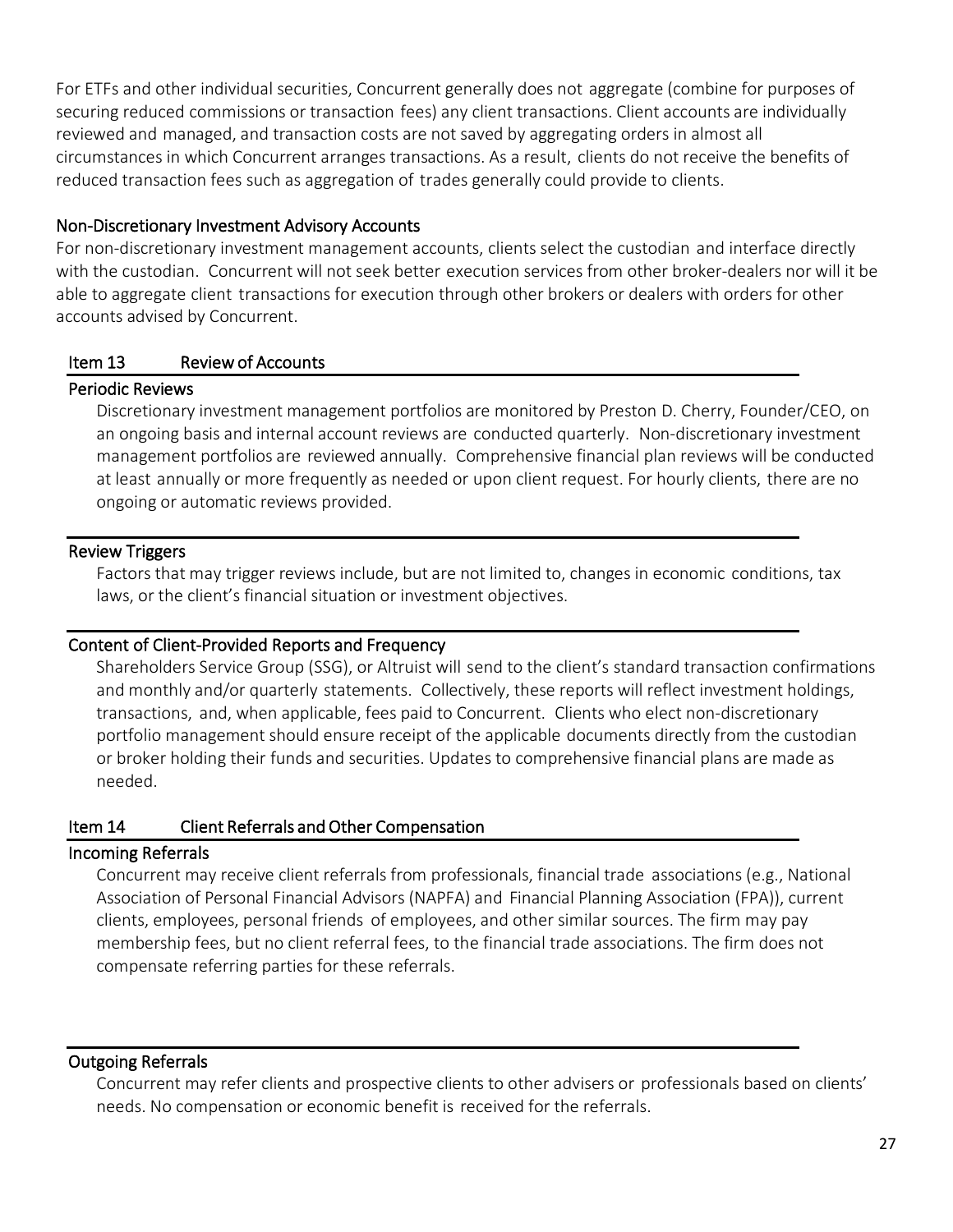#### Other Compensation

Concurrent receives a non-economic benefit from SSG in the form of the support products and services it makes available to the Firm and other independent investment advisors whose clients maintain their accounts at the custodians. These products and services, how they benefit Concurrent, and the related conflicts of interest are described above (see Item 12—Brokerage Practices). The availability to Concurrent of SSG products and services is not based on the Firm giving particular investment advice, such as buying securities for the Firm's clients.

#### <span id="page-27-0"></span>Item 15 Custody

#### Account Statements

Shareholders Service Group (SSG) and Altruist are the custodians for accounts Concurrent manages on behalf of the firm's clients. All custodians send account statements directly to clients at their address of record at least quarterly. Clients have online access to all account information through the custodians' websites.

Under government regulations, Concurrent is deemed to have custody of clients' assets if, for example, the client authorizes the Firm to instruct the Firm's custodians to deduct the Firm's advisory fees directly from the client's account. The Firm's custodians, SSG and Altruist maintain actual custody of the client's assets. The client should receive account statements, trade confirmations, tax reporting documents, and prospectuses from the custodian, bank, or broker that holds and maintains the client's account. Concurrent encourages all clients to review their account statements upon receipt.

The advisor is not affiliated with the custodian. The custodian does not supervise the advisor, its agents, or its activities.

## <span id="page-27-1"></span>Item 16 Investment Discretion

#### Discretionary Authority for Trading

For portfolio management accounts, clients generally grant Concurrent discretionary authority to select securities to be bought and sold and the amount invested in such securities without obtaining the client's prior consent or approval. However, Concurrent typically reviews the initial recommended portfolio with the client and obtains the clients' approval before implementing the investment plan. Any significant changes to the portfolio are discussed prior to any trading in the client's account.

Concurrent considers several factors when determining to purchase or sell a security for a particular client account. These factors include, but are not limited to:

- Investment objective, strategy, and policies of the account.
- Appropriateness of the investment to the account's time horizon and risk objectives.
- Existing levels of ownership of the investment and other similar securities.
- The immediate availability of cash or buying power to fund the investment.

Concurrent's investment authority may be limited to specific investment objectives, guidelines, and/or conditions imposed by the client. All such restrictions are to be agreed upon in writing at the account's inception. Changes to the investment objectives or any instructions must be agreed to by the client in writing.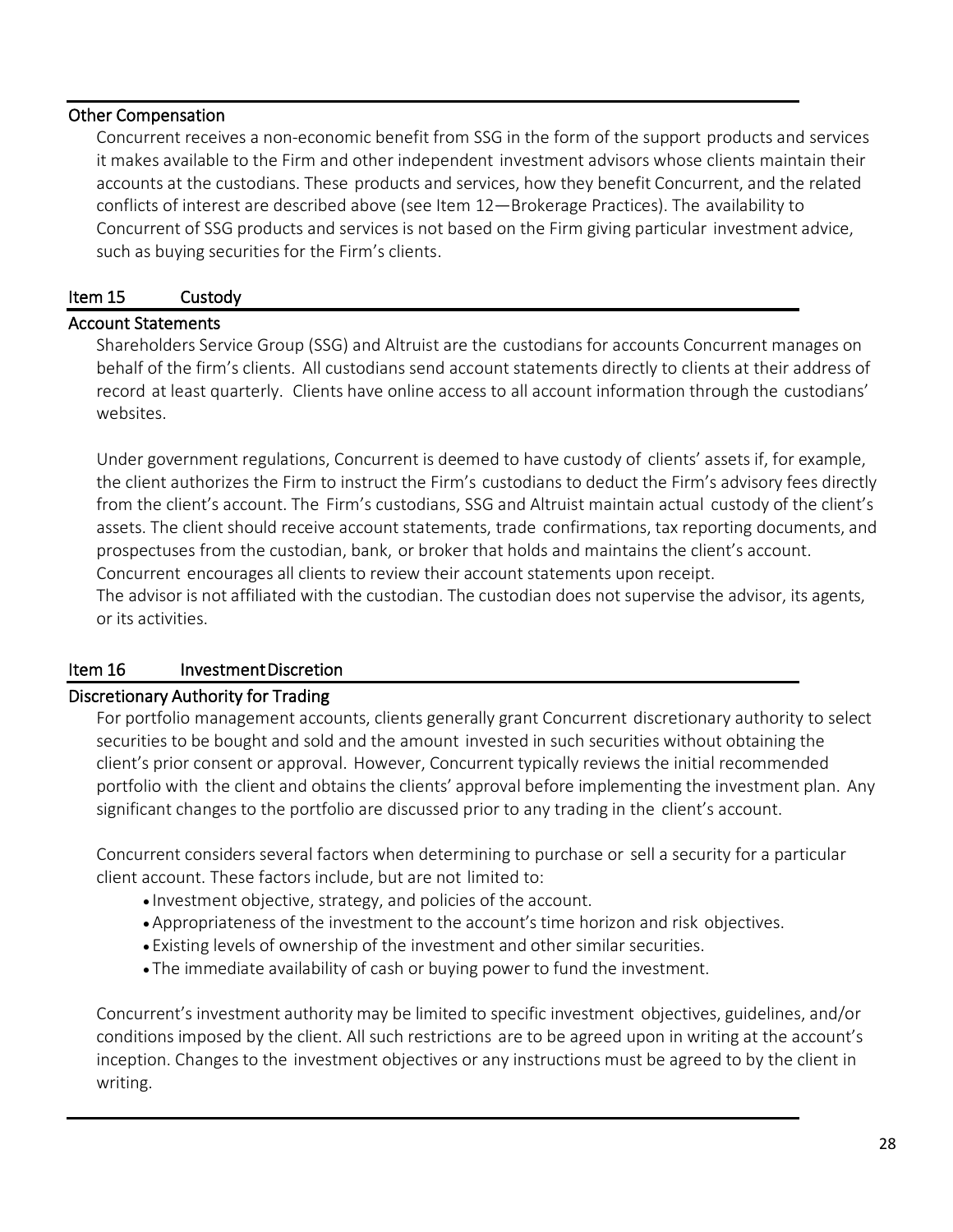#### Non-Discretionary Trading

Upon request, Concurrent may also render non-discretionary investment consulting services to clients relative to: (1) variable life/annuity products that they may own; (2) their individual employer-sponsored retirement plans; and/or (3) their individual accounts held at a broker/custodian other than Shareholders Services Group. In providing such services for variable life/annuity products and individual employersponsored retirement plans, Concurrent will incorporate the various investments options that comprise the variable life annuity product or the retirement plan when implementing the client's overall asset allocation. For individual accounts, Concurrent recommends that the client allocate assets among various mutual funds and exchange-traded funds (ETFs). The clients' assets will be maintained at either the specific insurance company that issued the variable life annuity product owned by the client; at the custodian designated by the sponsor of the retirement plan; or at the custodian or broker/dealer selected by the client for individual accounts.

#### Limited Power of Attorney

Clients must sign a limited power of attorney (LPOA) before Concurrent is given discretionary authority. The limited power of attorney has included the qualified custodian's account application for Shareholders Service Group (SSG) and Altruist. For accounts not held with the Firm's custodians, clients may sign a separate limited power of attorney document giving discretionary authority to Concurrent.

#### <span id="page-28-0"></span>Item 17 Voting Client Securities

#### Proxy Voting

Concurrent does not vote proxies on securities. Clients are expected to vote their own proxies. Clients receive proxies and other solicitations directly from their selected custodian or broker. On a very limited basis and at the client's request, Concurrent may offer assistance with voting proxies. If applicable, Concurrent will disclose any conflict of interest to the client if Concurrent consults with the client on proxy voting.

#### <span id="page-28-1"></span>Item 18 Financial Information

Concurrent does not have any financial impairment that will preclude the firm from meeting contractual commitments to clients. A balance sheet is not required to be provided because Concurrent does not serve as a custodian for client funds or securities and does not require prepayment of fees of more than

\$500 per client and six months or more in advance. Concurrent and its employee, Preston D. Cherry, have not been the subject of a bankruptcy petition at any time.

#### <span id="page-28-2"></span>Item 19 Requirements for State-Registered Advisers

All required responses to Item 19 are addressed in Part 2A and Part 2B of Form ADV.

#### Additional disclosures

This section covers conflicts of interest and other information related to our advisory business, not specifically mentioned previously. If you have any questions regarding the disclosures below, please do not hesitate to request additional details or clarification.

#### Retirement Plan Rollovers:

Existing clients or prospective clients leaving an employer typically have four (4) options regarding assets in an existing retirement plan: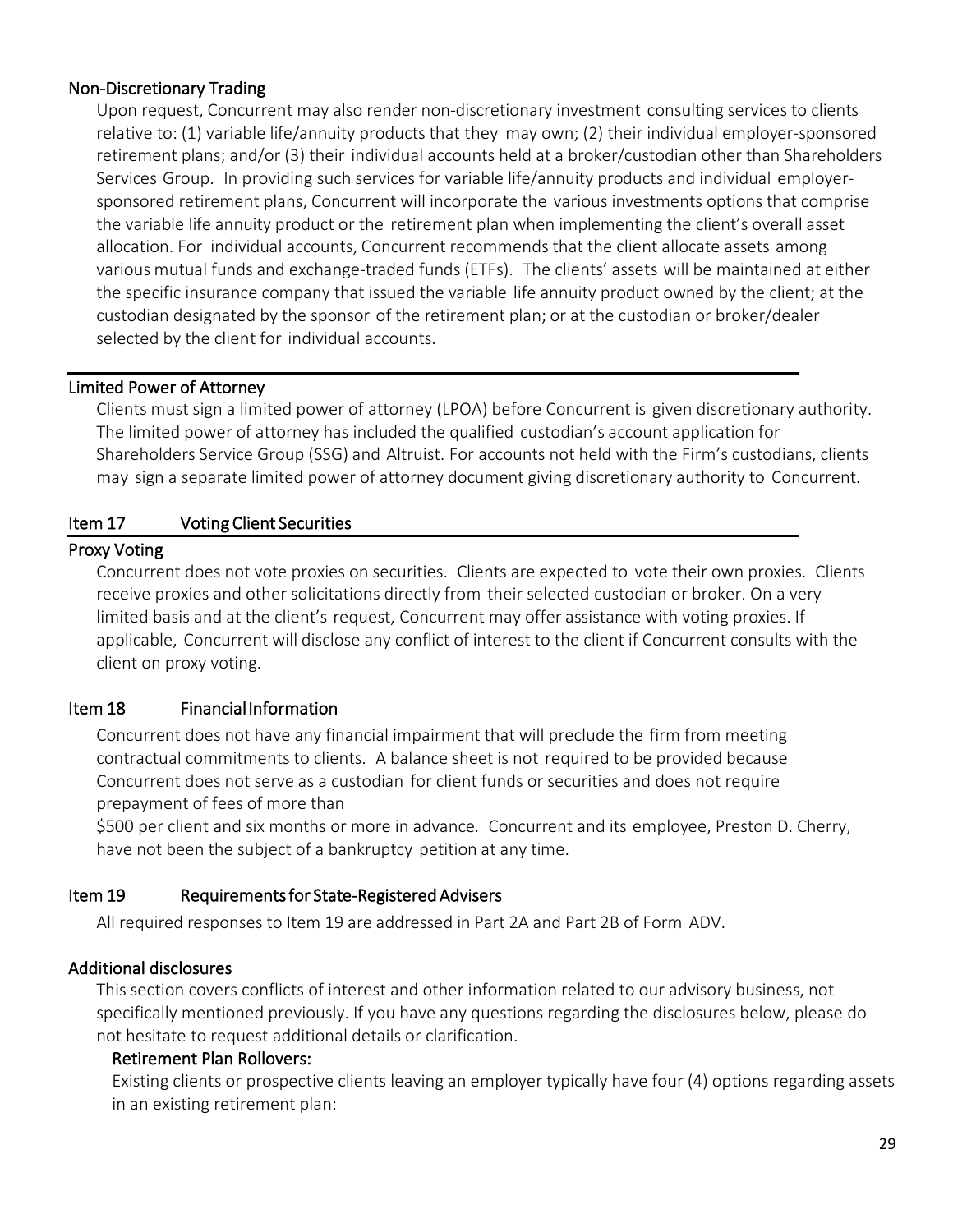- 1. roll over the assets to the new employer's plan, if available, and rollovers are permitted.
- 2. leave the assets in the former employer's plan if allowed.
- 3. roll over the assets to an Individual Retirement Account ("IRA"); or
- 4. cash out the account value (adverse tax consequences may be applicable).

If we recommend that a client roll over retirement plan assets into an account to be managed by our firm, such a recommendation creates a conflict of interest because we will earn an advisory fee because of the rollover. As a fiduciaries, we are required to ensure that such a recommendation is in a client's best interest.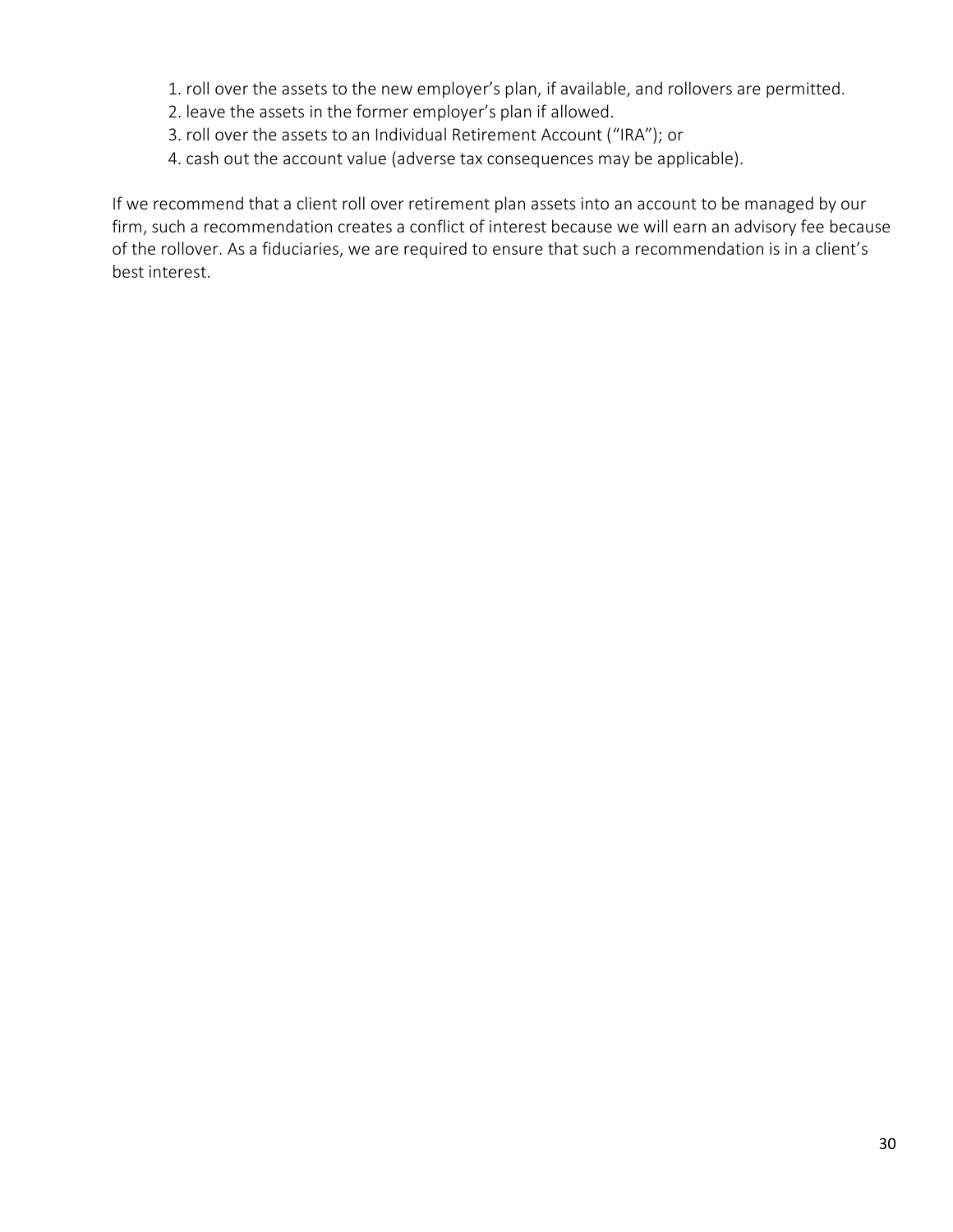# Preston D. Cherry, Ph.D., CFP® Year of Birth: 1979

<span id="page-30-0"></span>Founder & President Concurrent Financial Planning, LLC

> Firm Brochure (Part 2B of Form ADV)

> > March 31, 2022

<span id="page-30-1"></span>This brochure supplement provides information about Preston D. Cherry that supplements Concurrent's brochure. You should have received a copy of that brochure. Please contact Preston D. Cherry if you did not receive Concurrent's brochure or if you have any questions about the contents of this supplement.

Additional information about Preston D. Cherry (CRD No: 2926829) is available on the SEC's website at [www.adviserinfo.sec.gov.](http://www.adviserinfo.sec.gov./)

> 101 S. Military Ave, Suite 255 Green Bay, WI 54303 Phone: 888.332.2372 Website: [www.concurrentfp.com](http://www.concurrentfp.com/) Email[:contactus@concurrentfp.com](mailto:contactus@concurrentfp.com)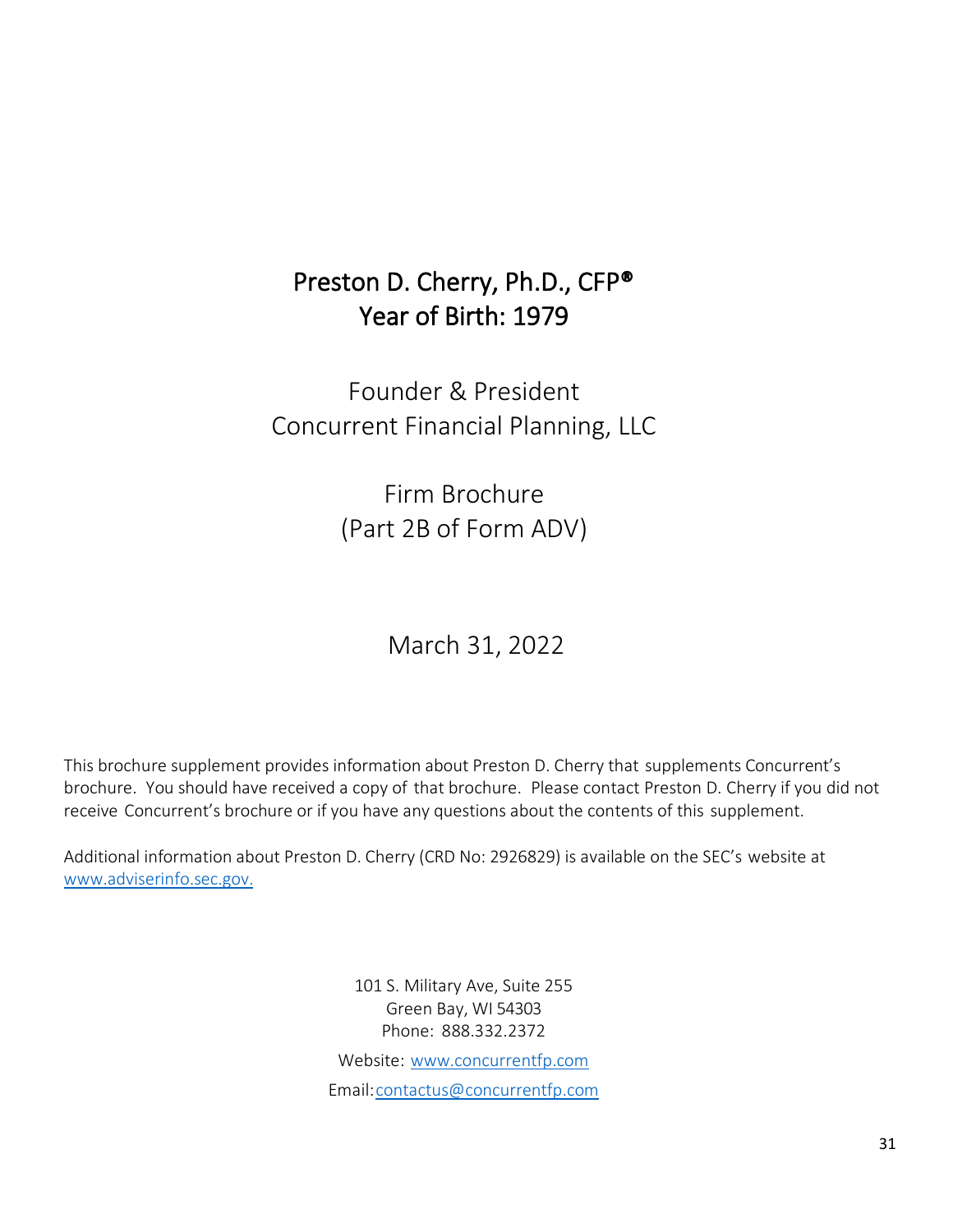#### <span id="page-31-0"></span>Item 2 Educational Background and Business Experience

#### Preston D. Cherry, Ph.D., CFT-I™, CFP®

Founder & President and Sole Member, Concurrent Financial Planning, LLC Year Year of Birth: 1979

Educational Background Doctor of Philosophy, Personal Financial Planning, 2020 Masters, Personal Financial Planning, 2006 Texas Tech University | Lubbock, Texas Bachelors Bus. Admin., Finance, 2003 Prairie View A & M University | Prairie View, Texas

#### Professional Designations

#### Certified Financial Therapist-I™ or CFT-I™, 2021

Continuing Education – Individuals who become certified must complete ongoing education and ethics requirements to maintain the right to continue to use the CFT-I™, marks.

#### Certified Financial Planner™ or CFP**®**, 2016

Continuing Education – Individuals who become certified must complete ongoing education and ethics requirements to maintain the right to continue to use the CFP® marks.

#### Business Background

 Concurrent Financial Planning, Founder & President, February 2018 – present University of Wisconsin-Green Bay, Assistant Professor of Personal Financial Planning, August 2020-present Carson Coaching, Advisor Coach, March 2020 Texas Tech University, Graduate Part-Time Instructor, 2017-2020 Dalton Education, Part-Time Instructor CFP**®** Exam Review, 2017-2020 Salient Partners, Internal & External Wholesaler, 2012-2016 Wealth Management Co., Sr. Portfolio Strategist & Financial Planner, 2009-2011 Wealth Development Strategies, Associate Financial Planner, 2008-2009 Prudential Retirement, Strategic Sales Director, 2007 Kanaly Trust Company, Jr. Financial Planner, 2007 Amegy Bank, Investment Operations, 2004-2006 Retail Banking, Branch Banking, 1998-2003

#### Professional Certifications

All investment adviser representatives (IARs) employed by Concurrent are required to have a bachelor's degree and further coursework demonstrating knowledge of financial planning and tax planning. Examples of acceptable coursework or designations include an Ph.D., MBA, CFP**®**, CFA, ChFC, JD, CTFA, EA, or CPA. Additionally, advisors must have work experience that demonstrates their aptitude for financial planning and investment management. The employee has earned a certification and credential that is required to be explained in further detail.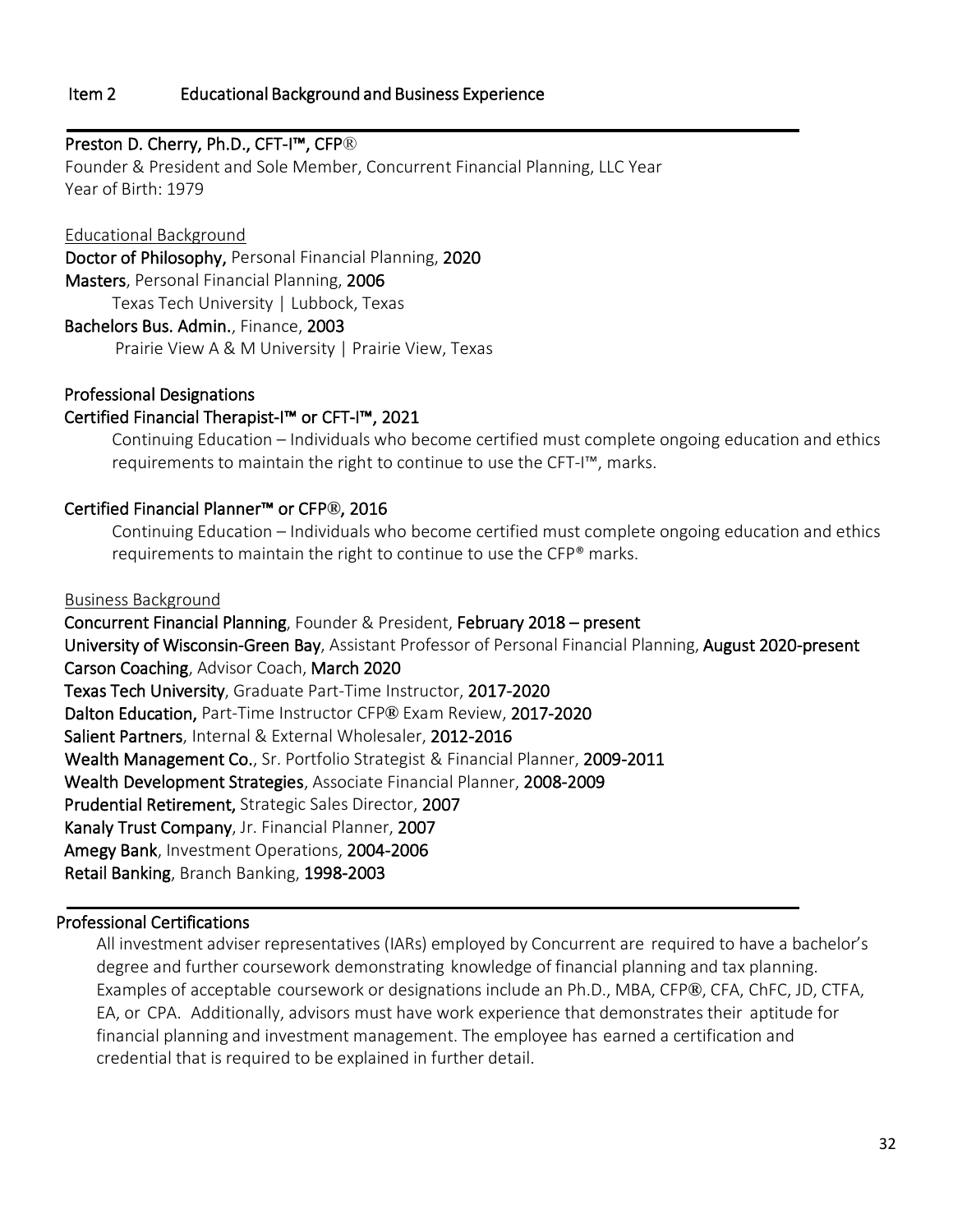# Certified Financial Planner™, CFP**®**

The Certified Financial Planner™, CFP**®**, and federally registered CFP (with flame design) marks (collectively, the "CFP**®** marks") are professional certification marks granted in the United States by Certified Financial Planner Board of Standards, Inc. ("CFP Board").

The CFP**®** certification is a voluntary certification; no federal or state law or regulation requires financial planners to hold CFP**®** certification. It is recognized in the United States and several other countries for its (1) high standard of professional education; (2) stringent code of conduct and standards of practice; and (3) ethical requirements that govern professional engagements with clients. Currently, more than 62,000 individuals have obtained CFP**®** certification in the United States.

To attain the right to use the CFP**®** marks, an individual must satisfactorily fulfill the following requirements:

Education: Complete an advanced college-level course of study addressing the financial planning subject areas that the CFP Board has determined as necessary for the competent and professional delivery of financial planning services. Attain a bachelor's degree (or higher), or its equivalent, from an accredited college or university. CFP Board's financial planning subject areas include, but are not limited to, insurance planning and risk management, employee benefits planning, investment planning, income tax planning, retirement planning, and estate planning.

Examination: Pass the comprehensive CFP**®** Certification Examination. The examination, administered in 10 hours over a day and a half, includes case studies and client scenarios designed to test one's ability to correctly diagnose financial planning issues and apply one's knowledge of financial planning to real world circumstances.

Experience: Complete at least 3 years of full-time financial planning-related experience (or the equivalent, measured as 2,000 hours per year); and

Ethics: Agree to be bound by CFP Board's Standards of Professional Conduct, a set of documents outlining the ethical and practice standards for CFP**®** professionals.

Individuals who become certified must complete the following ongoing education and ethics requirements to maintain the right to continue to use the CFP**®** marks:

Continuing Education: Complete 30 hours of continuing education every 2 years, including 2 hours on the Code of Ethics and other parts of the Standards of Professional Conduct, to maintain competence and keep up with developments in the financial planning field; and

Ethics: Renew an agreement to be bound by the Standards of Professional Conduct. The Standards prominently require that CFP**®** professionals provide financial planning services at a fiduciary standard of care. This means CFP**®** professionals must provide financial planning services in the best interests of their clients.

CFP**®** professionals who fail to comply with the above standards and requirements may be subject to the CFP Board's enforcement process, which could result in suspension or permanent revocation of their CFP**®** certification.